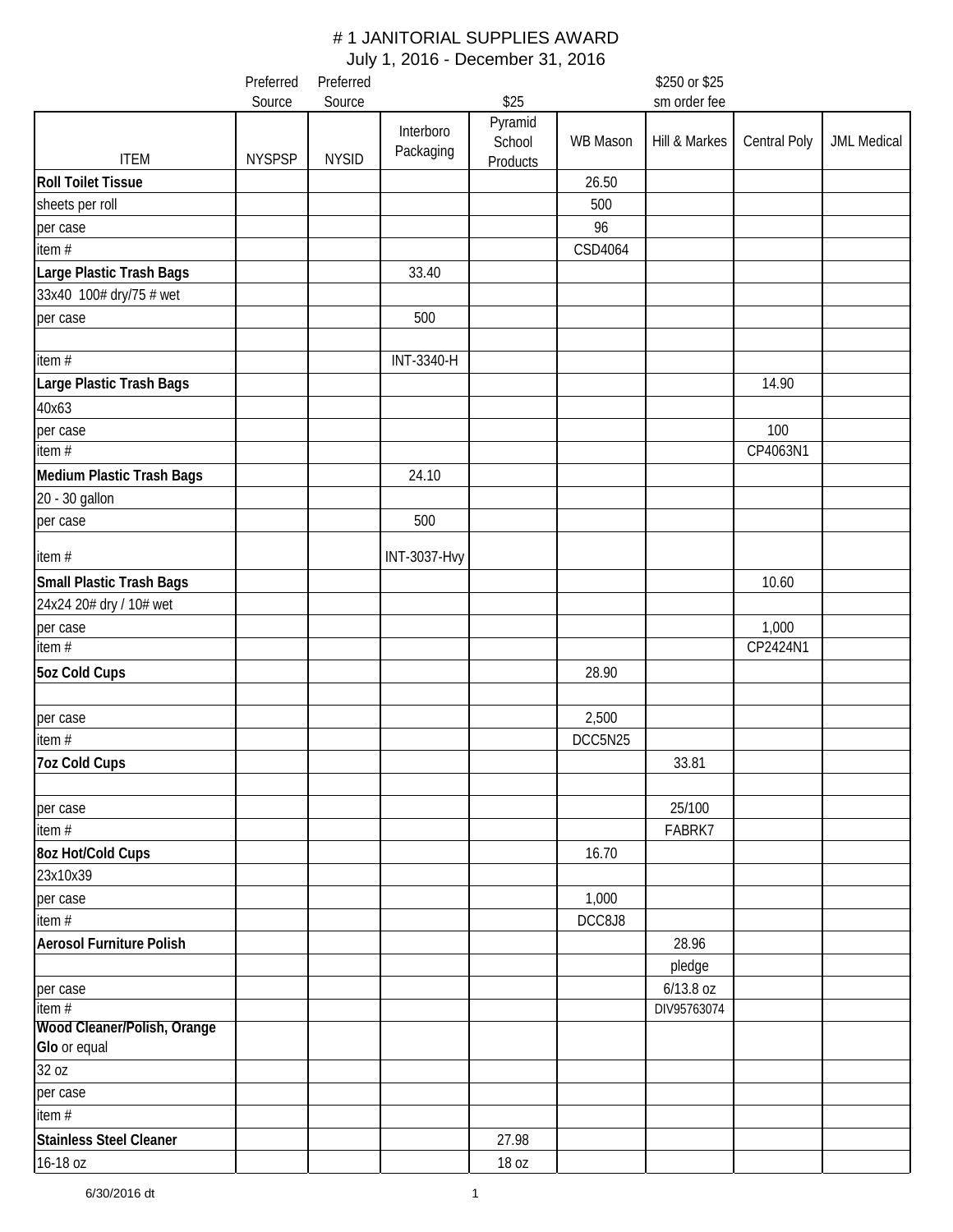| <b>ITEM</b>                   | <b>NYSPSP</b> | <b>NYSID</b> | Interboro<br>Packaging | Pyramid<br>School | WB Mason          | Hill & Markes      | Central Poly | <b>JML Medical</b> |
|-------------------------------|---------------|--------------|------------------------|-------------------|-------------------|--------------------|--------------|--------------------|
|                               |               |              |                        | Products<br>12    |                   |                    |              |                    |
| per case<br>item #            |               |              |                        | 433-4111          |                   |                    |              |                    |
| Liquid Disinfectant / Cleaner |               |              |                        |                   |                   |                    |              |                    |
| (non-abrasive)                |               |              |                        |                   | 39.60             |                    |              |                    |
|                               |               |              |                        |                   | 32 oz             |                    |              |                    |
| per case                      |               |              |                        |                   | 8                 |                    |              |                    |
| item#                         |               |              |                        |                   | <b>PGC02287CT</b> |                    |              |                    |
| Roll Paper Towel - White      |               |              |                        |                   | 17.00             |                    |              |                    |
|                               |               |              |                        |                   | 85                |                    |              |                    |
| per case                      |               |              |                        |                   | 30                |                    |              |                    |
| item #                        |               |              |                        |                   | CSD4073           |                    |              |                    |
| Roll Paper Towel - Brown      |               |              |                        |                   | 17.00             |                    |              |                    |
|                               |               |              |                        |                   | 85                |                    |              |                    |
|                               |               |              |                        |                   |                   |                    |              |                    |
| per case                      |               |              |                        |                   | 30                |                    |              |                    |
| item#                         |               |              |                        |                   | CSD4073           |                    |              |                    |
| <b>Brawny Paper Towel</b>     |               |              |                        |                   | 46.20             |                    |              |                    |
|                               |               |              |                        |                   | 44                |                    |              |                    |
| per case                      |               |              |                        |                   | 30                |                    |              |                    |
| item #                        |               |              |                        |                   | PGC88275          |                    |              |                    |
| <b>Bleach</b>                 |               |              |                        |                   |                   | 13.50              |              |                    |
|                               |               |              |                        |                   |                   | ultra concentrated |              |                    |
| per case                      |               |              |                        |                   |                   | 3/121 oz           |              |                    |
| item#                         |               |              |                        |                   |                   | CLX30966           |              |                    |
| Oxiclean                      |               |              |                        |                   | 57.30             |                    |              |                    |
| $25$ lb                       |               |              |                        |                   | 30 lb             |                    |              |                    |
| per case                      |               |              |                        |                   | $\mathbf{1}$      |                    |              |                    |
|                               |               |              |                        |                   | CDC332008401      |                    |              |                    |
| item#                         |               |              |                        |                   | $\overline{2}$    |                    |              |                    |
| Gloves, PF, Vinyl Exam (S)    |               |              |                        |                   |                   |                    |              | 22.40              |
|                               |               |              |                        |                   |                   |                    |              |                    |
| per case                      |               |              |                        |                   |                   |                    |              | 10/100             |
| item #                        |               |              |                        |                   |                   |                    |              | <b>JML1611</b>     |
| Gloves, PF, Vinyl Exam (M)    |               |              |                        |                   |                   |                    |              | 22.40              |
|                               |               |              |                        |                   |                   |                    |              |                    |
| per case                      |               |              |                        |                   |                   |                    |              | 10/100             |
| item #                        |               |              |                        |                   |                   |                    |              | JML1612            |
| Gloves, PF, Vinyl Exam (L)    |               |              |                        |                   |                   |                    |              | 22.40              |
|                               |               |              |                        |                   |                   |                    |              |                    |
| per case                      |               |              |                        |                   |                   |                    |              | 10/100             |
| item #                        |               |              |                        |                   |                   |                    |              | JML1613            |
| Gloves, PF, Vinyl Exam (XL)   |               |              |                        |                   |                   |                    |              | 22.40              |
|                               |               |              |                        |                   |                   |                    |              |                    |
| per case                      |               |              |                        |                   |                   |                    |              | 10/100             |
| item #                        |               |              |                        |                   |                   |                    |              | JML1614            |
| Gloves - PF - Latex (S)       |               |              |                        |                   | 33.75             |                    |              |                    |
|                               |               |              |                        |                   |                   |                    |              |                    |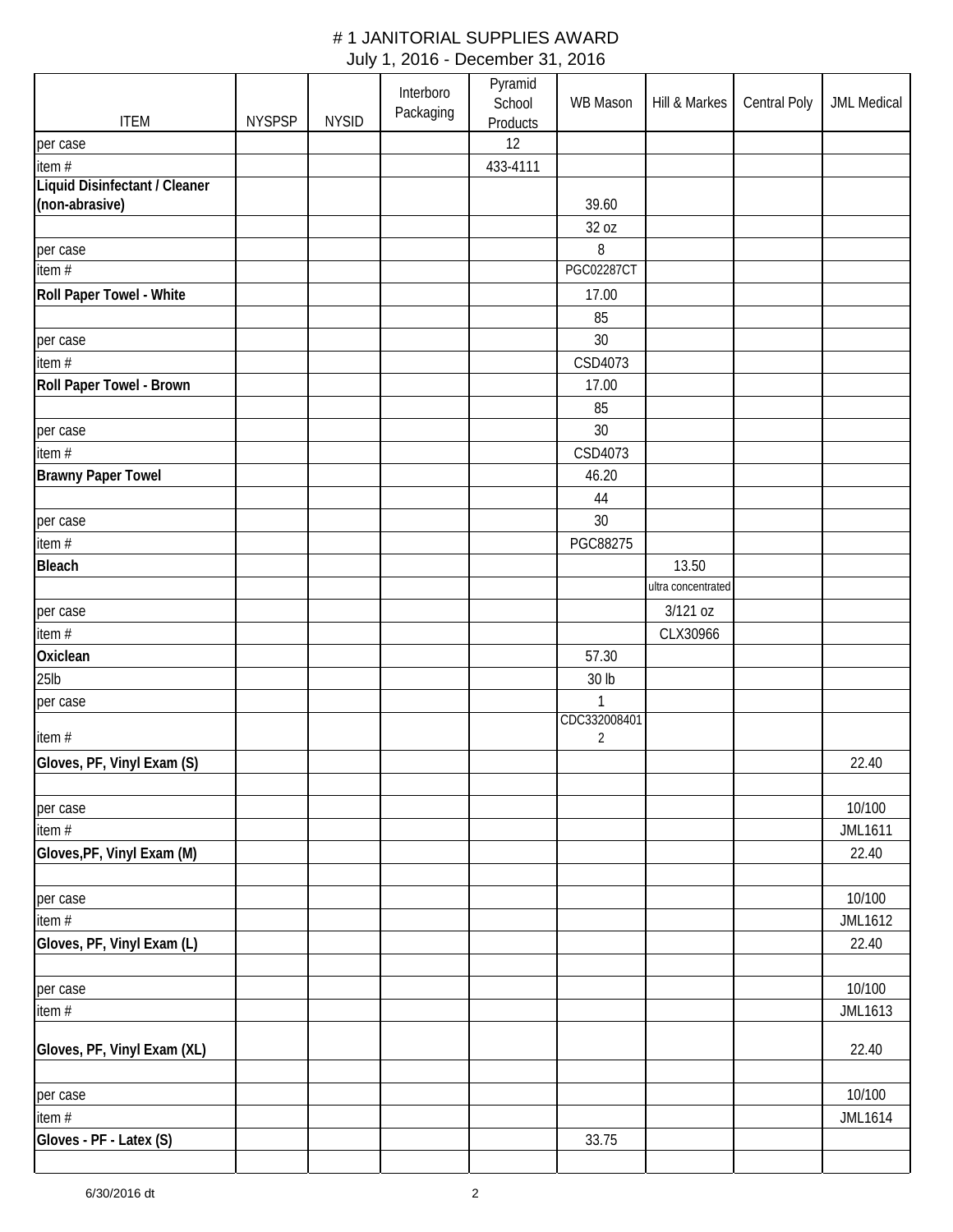| <b>ITEM</b>                                            | <b>NYSPSP</b> | <b>NYSID</b> | Interboro<br>Packaging | Pyramid<br>School<br><b>Products</b> | WB Mason   | Hill & Markes | <b>Central Poly</b> | <b>JML Medical</b> |
|--------------------------------------------------------|---------------|--------------|------------------------|--------------------------------------|------------|---------------|---------------------|--------------------|
| per case                                               |               |              |                        |                                      | 10/100     |               |                     |                    |
| item #                                                 |               |              |                        |                                      | SAGRPRSM   |               |                     |                    |
| Gloves - PF - Latex (M)                                |               |              |                        |                                      | 33.75      |               |                     |                    |
| per case                                               |               |              |                        |                                      | 10/100     |               |                     |                    |
| item $#$                                               |               |              |                        |                                      | SAGRPRMD   |               |                     |                    |
| Gloves - PF - Latex (L)                                |               |              |                        |                                      | 33.75      |               |                     |                    |
|                                                        |               |              |                        |                                      | 10/100     |               |                     |                    |
| per case<br>item#                                      |               |              |                        |                                      | SAGRPRLG   |               |                     |                    |
| Gloves - PF - Latex (X-L)                              |               |              |                        |                                      | 33.75      |               |                     |                    |
|                                                        |               |              |                        |                                      |            |               |                     |                    |
| per case                                               |               |              |                        |                                      | 10/100     |               |                     |                    |
| item#                                                  |               |              |                        |                                      | SAGRPRXL   |               |                     |                    |
| Gloves - PF - Nitrile Exam (S)                         |               |              |                        |                                      |            |               |                     | 31.60              |
| per case                                               |               |              |                        |                                      |            |               |                     | 10/100             |
| item $#$                                               |               |              |                        |                                      |            |               |                     | ADE882             |
| Gloves - PF - Nitrile Exam (M)                         |               |              |                        |                                      |            |               |                     | 31.60              |
| per case                                               |               |              |                        |                                      |            |               |                     | 10/100             |
| item#                                                  |               |              |                        |                                      |            |               |                     | ADE885             |
| Gloves - PF - Nitrile Exam (L)                         |               |              |                        |                                      |            |               |                     | 31.60              |
|                                                        |               |              |                        |                                      |            |               |                     |                    |
| per case                                               |               |              |                        |                                      |            |               |                     | 10/100             |
| item #                                                 |               |              |                        |                                      |            |               |                     | ADE886             |
| Gloves - PF - Nitrile Exam (X-L)                       |               |              |                        |                                      |            |               |                     | 31.60              |
| per case                                               |               |              |                        |                                      |            |               |                     | 10/100             |
| item #                                                 |               |              |                        |                                      |            |               |                     | ADE888             |
| Plunger                                                |               |              |                        |                                      | 3.25       |               |                     |                    |
| per case                                               |               |              |                        |                                      | ea         |               |                     |                    |
| $\overline{\mathsf{item}}$ #                           |               |              |                        |                                      | BSDJAN1065 |               |                     |                    |
| Toilet Brush w/Holder                                  |               |              |                        |                                      |            | 2.60          |                     |                    |
|                                                        |               |              |                        |                                      |            |               |                     |                    |
| per case                                               |               |              |                        |                                      |            | ea            |                     |                    |
| item #                                                 |               |              |                        |                                      |            | CONJ506000    |                     |                    |
| Brooms, Corn Maid                                      |               |              |                        | 2.49                                 |            |               |                     |                    |
|                                                        |               |              |                        | 36"                                  |            |               |                     |                    |
| per case                                               |               |              |                        | ea                                   |            |               |                     |                    |
| item #                                                 |               |              |                        | 534                                  |            |               |                     |                    |
| Brooms, Angled, 12"                                    |               |              |                        |                                      |            |               |                     |                    |
| Polypropylene Bristle, w/Vinyl<br><b>Coated Handle</b> |               |              |                        | 3.98                                 |            |               |                     |                    |
|                                                        |               |              |                        |                                      |            |               |                     |                    |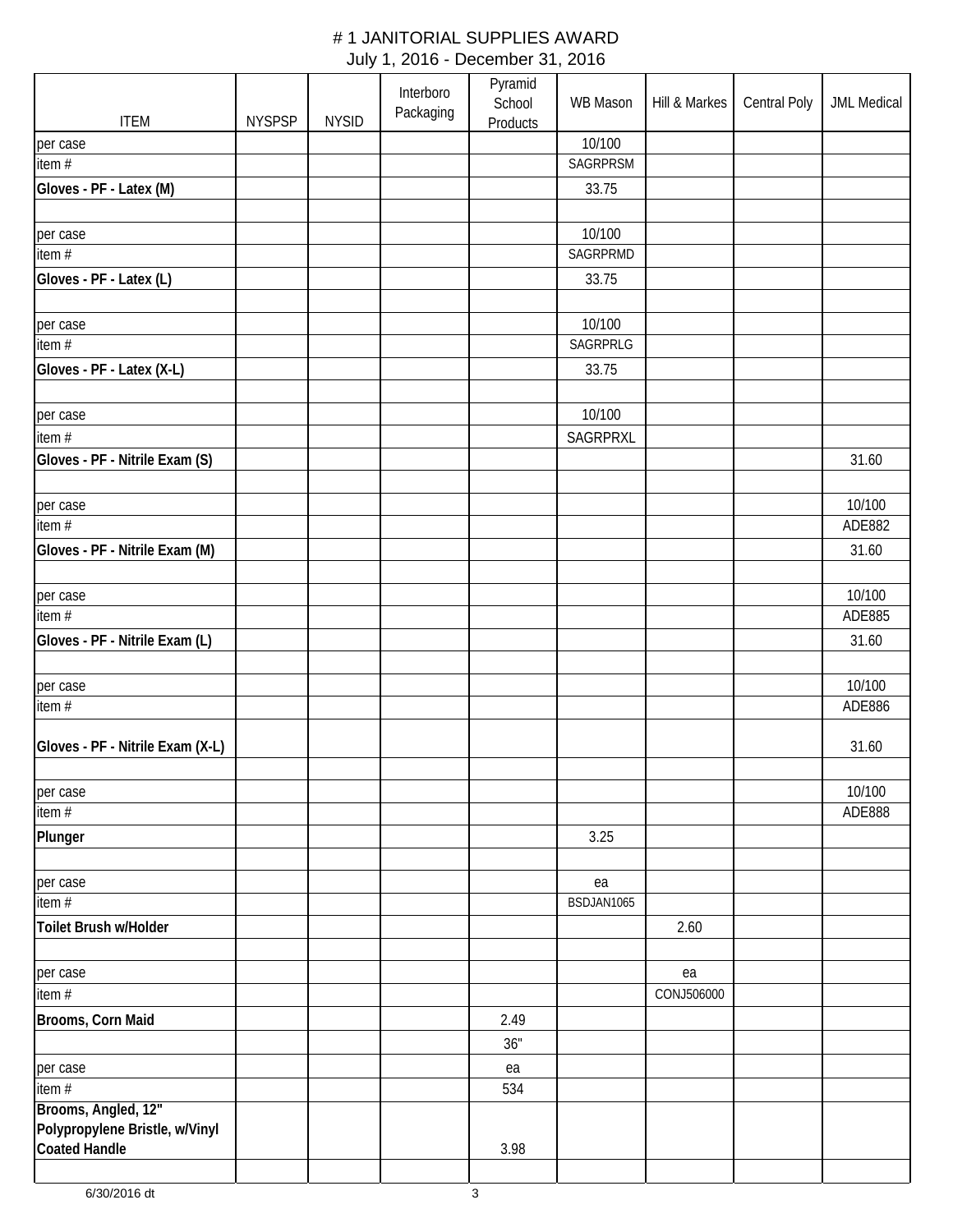|                                                            |               |                    | Interboro | Pyramid<br>School    | WB Mason | Hill & Markes | Central Poly | <b>JML Medical</b> |
|------------------------------------------------------------|---------------|--------------------|-----------|----------------------|----------|---------------|--------------|--------------------|
| <b>ITEM</b>                                                | <b>NYSPSP</b> | <b>NYSID</b>       | Packaging | Products             |          |               |              |                    |
| per case                                                   |               |                    |           | ea                   |          |               |              |                    |
| item#                                                      |               |                    |           | 00402-12W            |          |               |              |                    |
| Push Broom w/Non-Wood                                      |               |                    |           |                      |          |               |              |                    |
| Handle - 2' wide                                           |               |                    |           | 13.34                |          |               |              |                    |
|                                                            |               |                    |           | Fiberglass           |          |               |              |                    |
| per case                                                   |               |                    |           | ea                   |          |               |              |                    |
|                                                            |               |                    |           | BH11008 &            |          |               |              |                    |
| item#                                                      |               |                    |           | M106060              |          |               |              |                    |
| Push Broom w/Non-Wood                                      |               |                    |           |                      |          |               |              |                    |
| Handle - 4' wide                                           |               |                    |           | 18.98                |          |               |              |                    |
|                                                            |               |                    |           | Fiberglass           |          |               |              |                    |
| per case                                                   |               |                    |           | $3'$ ea<br>BH11009 & |          |               |              |                    |
| item#                                                      |               |                    |           | M106060              |          |               |              |                    |
| Air Deodorizer                                             |               |                    |           |                      |          | 23.89         |              |                    |
|                                                            |               |                    |           |                      |          |               |              |                    |
| per case                                                   |               |                    |           |                      |          | qt<br>12      |              |                    |
| item#                                                      |               |                    |           |                      |          | SMZL2107012   |              |                    |
| Air Freshener - 9.7 oz Febreze                             |               |                    |           |                      |          |               |              |                    |
| Air Effects or equal                                       |               |                    |           | 35.95                |          |               |              |                    |
|                                                            |               |                    |           | Chase                |          |               |              |                    |
| per case                                                   |               |                    |           | 12/7 oz              |          |               |              |                    |
| item #                                                     |               |                    |           | 5187                 |          |               |              |                    |
| Odor Obsorbing Gel - 8 oz                                  |               |                    |           |                      |          |               |              |                    |
| Natural Magic or equal                                     |               | 92.93              |           |                      |          |               |              |                    |
|                                                            |               |                    |           |                      |          |               |              |                    |
| per case                                                   |               | 24                 |           |                      |          |               |              |                    |
|                                                            |               | D4658-<br>0000-000 |           |                      |          |               |              |                    |
| item#                                                      |               |                    |           |                      |          |               |              |                    |
| 8oz Mop Head                                               |               |                    |           |                      |          |               |              |                    |
|                                                            |               |                    |           |                      |          |               |              |                    |
| per case<br>item #                                         |               |                    |           |                      |          |               |              |                    |
| 16oz Mop Head                                              |               |                    |           |                      |          | 9.20          |              |                    |
|                                                            |               |                    |           |                      |          |               |              |                    |
| per case                                                   |               |                    |           |                      |          | 3             |              |                    |
|                                                            |               |                    |           |                      |          | TUWDOL161P    |              |                    |
| item#                                                      |               |                    |           |                      |          | K3            |              |                    |
| 20oz Mop Head                                              |               |                    |           |                      |          | 9.71          |              |                    |
|                                                            |               |                    |           |                      |          |               |              |                    |
| per case                                                   |               |                    |           |                      |          | 3             |              |                    |
|                                                            |               |                    |           |                      |          | TUWDOL201P    |              |                    |
| item#                                                      |               |                    |           |                      |          | K3            |              |                    |
| Cotton Wall Mop Pad - 5"x8 1/2" -<br>Geerpes 9502 or equal |               |                    |           | 8.98                 |          |               |              |                    |
|                                                            |               |                    |           |                      |          |               |              |                    |
| per case                                                   |               |                    |           | ea                   |          |               |              |                    |
| item #                                                     |               |                    |           | 9502                 |          |               |              |                    |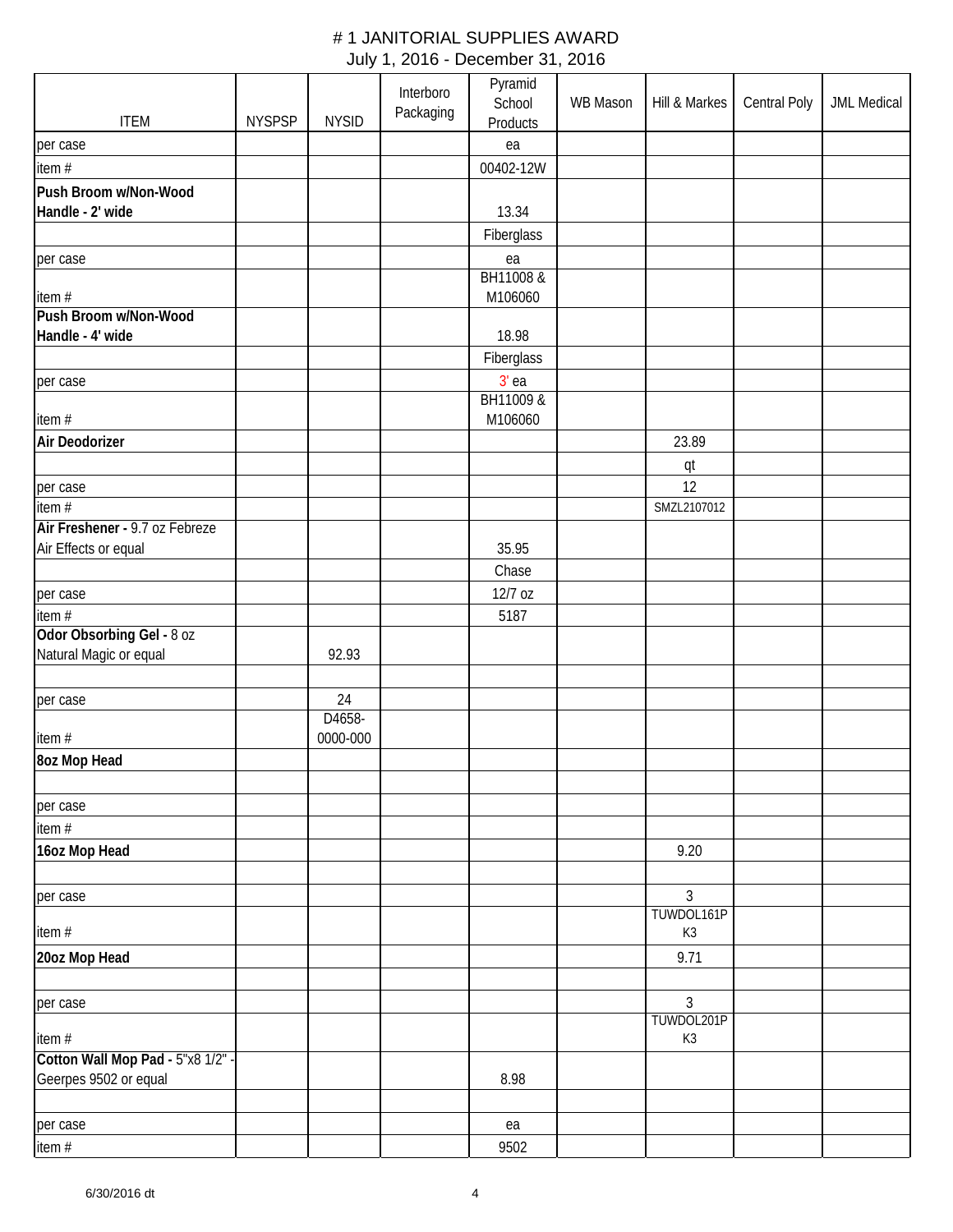| <b>ITEM</b>                           | <b>NYSPSP</b> | <b>NYSID</b> | Interboro<br>Packaging | Pyramid<br>School<br><b>Products</b> | WB Mason       | Hill & Markes          | <b>Central Poly</b> | <b>JML Medical</b> |
|---------------------------------------|---------------|--------------|------------------------|--------------------------------------|----------------|------------------------|---------------------|--------------------|
| Microfiber Wall Wash Mop Pad -        |               |              |                        |                                      |                |                        |                     |                    |
| 5"x10 1/2"                            |               |              |                        |                                      |                |                        |                     |                    |
|                                       |               |              |                        |                                      |                |                        |                     |                    |
| per case                              |               |              |                        |                                      |                |                        |                     |                    |
|                                       |               |              |                        |                                      |                |                        |                     |                    |
| item #<br>Handle for above Microfiber |               |              |                        |                                      |                |                        |                     |                    |
| Wall Wash Mop                         |               |              |                        |                                      |                |                        |                     |                    |
|                                       |               |              |                        |                                      |                |                        |                     |                    |
|                                       |               |              |                        |                                      |                |                        |                     |                    |
| per case                              |               |              |                        |                                      |                |                        |                     |                    |
| item#                                 |               |              |                        |                                      |                |                        |                     |                    |
| Wet Mop - Heavy Duty -                |               |              |                        |                                      |                |                        |                     |                    |
| Washable - 4 ply - 8 oz               |               |              |                        | 2.95                                 |                |                        |                     |                    |
| per case                              |               |              |                        | ea                                   |                |                        |                     |                    |
| item#                                 |               |              |                        | ASB1SB                               |                |                        |                     |                    |
| Wet Mop - Heavy Duty -                |               |              |                        |                                      |                |                        |                     |                    |
| Washable - 4 ply - 12 oz              |               |              |                        |                                      |                | 8.74                   |                     |                    |
|                                       |               |              |                        |                                      |                |                        |                     |                    |
| per case                              |               |              |                        |                                      |                | $\mathfrak{Z}$         |                     |                    |
|                                       |               |              |                        |                                      |                | TUWDOL125              |                     |                    |
| item#                                 |               |              |                        |                                      |                | PK3                    |                     |                    |
| Wet Mop - Heavy Duty -                |               |              |                        |                                      |                |                        |                     |                    |
| Washable - 4 ply - 16 oz              |               |              |                        |                                      |                | 9.50                   |                     |                    |
| per case                              |               |              |                        |                                      |                | $\mathfrak{Z}$         |                     |                    |
| item#                                 |               |              |                        |                                      |                | TUWDOL165<br>PK3       |                     |                    |
|                                       |               |              |                        |                                      |                |                        |                     |                    |
| Murphy's Oil                          |               |              |                        |                                      | 50.60          |                        |                     |                    |
|                                       |               |              |                        |                                      | gal            |                        |                     |                    |
| per case                              |               |              |                        |                                      | $\overline{4}$ |                        |                     |                    |
| item $#$                              |               |              |                        |                                      | BP11900103     |                        |                     |                    |
| Bully creme cleanser -qt              |               |              |                        |                                      |                | 19.89                  |                     |                    |
| per case                              |               |              |                        |                                      |                | qt<br>12<br>SMZG132501 |                     |                    |
| item#                                 |               |              |                        |                                      |                | $\overline{2}$         |                     |                    |
| Digest - gal or equal                 |               |              |                        |                                      |                | 24.93                  |                     |                    |
|                                       |               |              |                        |                                      |                |                        |                     |                    |
| per case                              |               |              |                        |                                      |                | 4 gal                  |                     |                    |
| item #                                |               |              |                        |                                      |                | SMZD0860004            |                     |                    |
| Powder Cleaner                        |               |              |                        |                                      |                | 21.18                  |                     |                    |
|                                       |               |              |                        |                                      |                | Babo w/bleach          |                     |                    |
| per case                              |               |              |                        |                                      |                | 24/21 oz               |                     |                    |
| item#                                 |               |              |                        |                                      |                | CAL752088              |                     |                    |
| Simple Green - gal or equal -         |               |              |                        |                                      |                |                        |                     |                    |
| Provide Sample & Specs if equal       |               |              |                        |                                      |                |                        |                     |                    |
| product                               |               |              |                        |                                      | 63.10          |                        |                     |                    |
|                                       |               |              |                        |                                      | gal            |                        |                     |                    |
|                                       |               |              |                        |                                      |                |                        |                     |                    |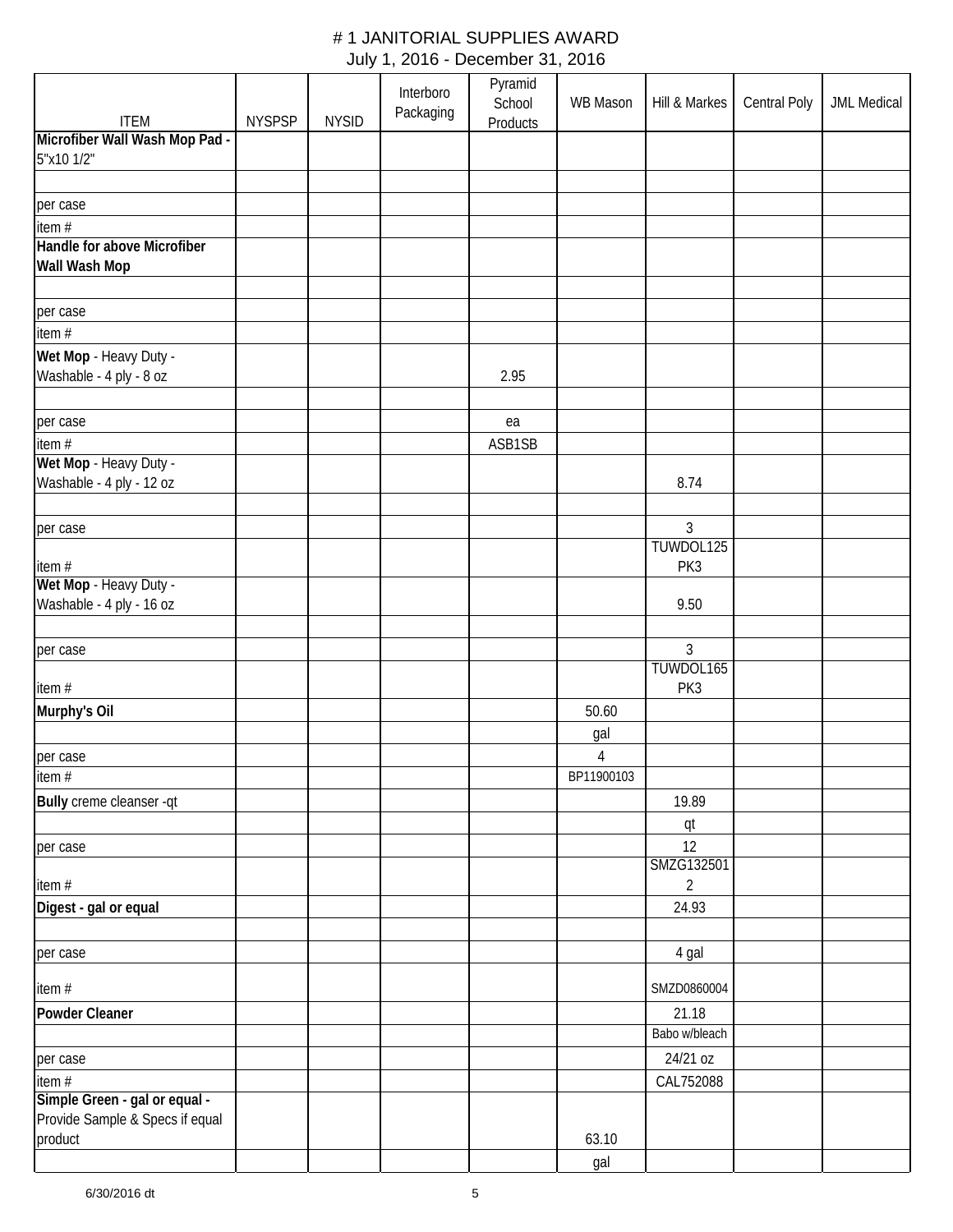| <b>ITEM</b>             | <b>NYSPSP</b> | <b>NYSID</b> | Interboro<br>Packaging | Pyramid<br>School<br><b>Products</b> | WB Mason       | Hill & Markes    | Central Poly | <b>JML Medical</b> |
|-------------------------|---------------|--------------|------------------------|--------------------------------------|----------------|------------------|--------------|--------------------|
| per case                |               |              |                        |                                      | $\overline{4}$ |                  |              |                    |
| $\frac{1}{1}$ item #    |               |              |                        |                                      | SMP13005       |                  |              |                    |
| 32oz Spray Bottles      |               |              |                        |                                      |                | .41              |              |                    |
|                         |               |              |                        |                                      |                | ea               |              |                    |
| per case                |               |              |                        |                                      |                |                  |              |                    |
| item #                  |               |              |                        |                                      |                | <b>IMP5032WG</b> |              |                    |
| <b>Trigger Sprayers</b> |               |              |                        |                                      |                | .38              |              |                    |
|                         |               |              |                        |                                      |                |                  |              |                    |
|                         |               |              |                        |                                      |                | ea               |              |                    |
| per case<br>item #      |               |              |                        |                                      |                | <b>IMP4902</b>   |              |                    |
| <b>Mop Handles</b>      |               |              |                        | 4.94                                 |                |                  |              |                    |
|                         |               |              |                        |                                      |                |                  |              |                    |
| per case                |               |              |                        | ea                                   |                |                  |              |                    |
| item #                  |               |              |                        | 01205NB                              |                |                  |              |                    |
| <b>Floor Wax</b>        |               |              |                        |                                      |                | 44.36            |              |                    |
|                         |               |              |                        |                                      |                | 2-3 weeks        |              |                    |
| per case                |               |              |                        |                                      |                | 5 gal            |              |                    |
|                         |               |              |                        |                                      |                | SMZCS074000      |              |                    |
| item #                  |               |              |                        |                                      |                | $\sqrt{5}$       |              |                    |
| <b>Floor Stripper</b>   |               |              |                        |                                      |                | 30.87            |              |                    |
|                         |               |              |                        |                                      |                | 2-3 weeks        |              |                    |
| per case                |               |              |                        |                                      |                | 5 gal            |              |                    |
| item #                  |               |              |                        |                                      |                | SMZR3025005      |              |                    |
| <b>Floor Finish</b>     |               |              |                        |                                      |                | 44.36            |              |                    |
|                         |               |              |                        |                                      |                | 2-3 weeks        |              |                    |
| per case                |               |              |                        |                                      |                | 5 gal            |              |                    |
|                         |               |              |                        |                                      |                | SMZCS07400       |              |                    |
| item#                   |               |              |                        |                                      |                | 05               |              |                    |
| Cleaner / Degreaser     |               |              |                        |                                      |                | 16.33            |              |                    |
| Simonize AP7            |               |              |                        |                                      |                | gal              |              |                    |
| per case                |               |              |                        |                                      |                | $\overline{4}$   |              |                    |
| item $#$                |               |              |                        |                                      |                | SMZP2666004      |              |                    |
| Cleaner / Degreaser     |               |              |                        |                                      |                | 18.80            |              |                    |
| Simonize Strike Force   |               |              |                        |                                      |                | qt               |              |                    |
| per case                |               |              |                        |                                      |                | 12               |              |                    |
| item $#$                |               |              |                        |                                      |                | SMZC0595012      |              |                    |
| GOJO Liquid Hand Soap   |               |              |                        |                                      |                | 41.21            |              |                    |
| 2L-2217                 |               |              |                        |                                      |                | 2000ml           |              |                    |
| per case                |               |              |                        |                                      |                | $\overline{4}$   |              |                    |
| item #                  |               |              |                        |                                      |                | GJ221704         |              |                    |
| Dispenser for 2217      |               |              |                        |                                      |                | $\boldsymbol{0}$ |              |                    |
|                         |               |              |                        |                                      |                |                  |              |                    |
| per case                |               |              |                        |                                      |                | 8/cs             |              |                    |
| item #                  |               |              |                        |                                      |                | GJ223008         |              |                    |
| <b>Liquid Hand Soap</b> |               |              |                        |                                      |                | 18.38            |              |                    |
|                         |               |              |                        |                                      |                | gal              |              |                    |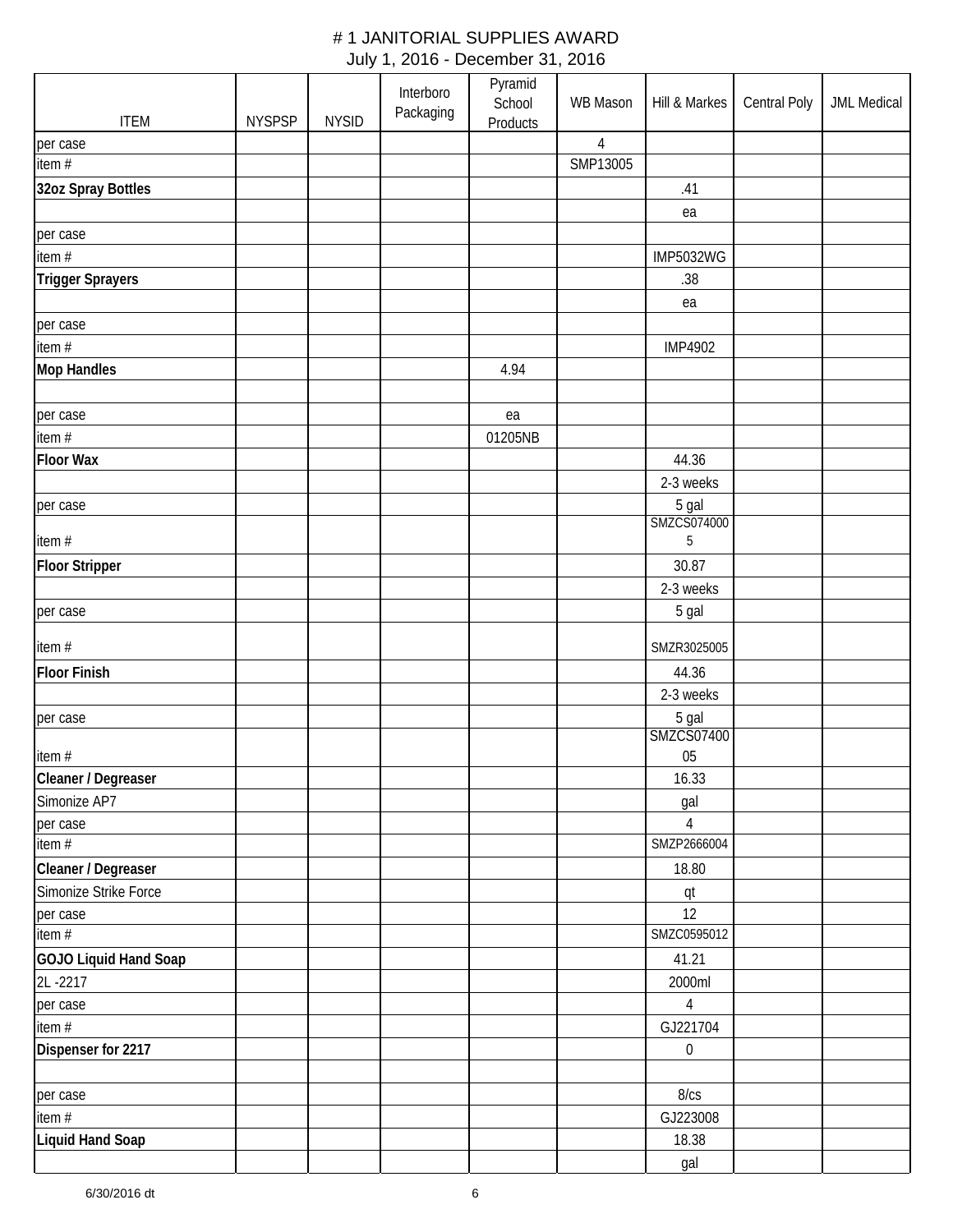|                                                                  |               |                    | Interboro | Pyramid<br>School | <b>WB Mason</b>  | Hill & Markes  | Central Poly | <b>JML Medical</b> |
|------------------------------------------------------------------|---------------|--------------------|-----------|-------------------|------------------|----------------|--------------|--------------------|
| <b>ITEM</b>                                                      | <b>NYSPSP</b> | <b>NYSID</b>       | Packaging | <b>Products</b>   |                  |                |              |                    |
| per case                                                         |               |                    |           |                   |                  | 4              |              |                    |
| item $#$                                                         |               |                    |           |                   |                  | SMZCS025004    |              |                    |
| <b>Hand Sanitizers</b>                                           |               |                    |           |                   | 45.50            |                |              |                    |
| Purell 9656/9657                                                 |               |                    |           |                   | 800ml            |                |              |                    |
| per case                                                         |               |                    |           |                   | $\boldsymbol{6}$ |                |              |                    |
| item #                                                           |               |                    |           |                   | GOJ965606        |                |              |                    |
| <b>Hand Sanitizers Foam</b>                                      |               |                    |           |                   | 51.00            |                |              |                    |
| 5392                                                             |               |                    |           |                   | 1200ml           |                |              |                    |
| per case                                                         |               |                    |           |                   | $\overline{2}$   |                |              |                    |
| item#                                                            |               |                    |           |                   | GOJ539202        |                |              |                    |
| Liquid (HE) Laundry Detergent -<br>100 oz                        |               | 42.46              |           |                   |                  |                |              |                    |
|                                                                  |               |                    |           |                   |                  |                |              |                    |
| per case                                                         |               | 4/gal              |           |                   |                  |                |              |                    |
| item#                                                            |               | D4724-<br>0000-001 |           |                   |                  |                |              |                    |
| Prolux Vacuum Bags                                               |               |                    |           |                   |                  |                |              |                    |
|                                                                  |               |                    |           |                   |                  |                |              |                    |
| Mighty Mite Type MM Vacuum<br><b>Bags</b>                        |               |                    |           |                   |                  |                |              |                    |
|                                                                  |               |                    |           |                   |                  |                |              |                    |
| per case                                                         |               |                    |           |                   |                  |                |              |                    |
| item #                                                           |               |                    |           |                   |                  |                |              |                    |
| Sanitaire Vacuum Bags - UP 1 -<br>9100, C4900                    |               |                    |           |                   |                  |                |              |                    |
| per case                                                         |               |                    |           |                   |                  |                |              |                    |
| item $#$                                                         |               |                    |           |                   |                  |                |              |                    |
| Sanitaire Vacuum Bags - SD -<br>P1/6600                          |               |                    |           |                   |                  |                |              |                    |
|                                                                  |               |                    |           |                   |                  |                |              |                    |
| Vacuum Cleaner Scent Tabs -<br>Style 515                         |               |                    |           |                   |                  |                |              |                    |
|                                                                  |               |                    |           |                   |                  |                |              |                    |
| Ecolab TriStar Flexylight                                        |               |                    |           |                   |                  | 111.12         |              |                    |
| #16326                                                           |               |                    |           |                   |                  |                |              |                    |
| per case                                                         |               |                    |           |                   |                  | 5 gal          |              |                    |
| item #                                                           |               |                    |           |                   |                  | ECO16326       |              |                    |
| <b>Ecolab Neutral Floor Cleaner</b>                              |               |                    |           |                   |                  | 53.35          |              |                    |
| #6100035                                                         |               |                    |           |                   |                  | 2 liter        |              |                    |
| per case                                                         |               |                    |           |                   |                  | 2              |              |                    |
| item #                                                           |               |                    |           |                   |                  | ECO6100035     |              |                    |
| <b>Ecolab Heavy Duty Bathroom</b><br><b>Cleaner Disinfectant</b> |               |                    |           |                   |                  | 77.46          |              |                    |
| #10158                                                           |               |                    |           |                   |                  | 2 liter        |              |                    |
| per case                                                         |               |                    |           |                   |                  | $\overline{2}$ |              |                    |
| item #                                                           |               |                    |           |                   |                  | ECO10158       |              |                    |
| Ecolab Orange Force                                              |               |                    |           |                   |                  | 53.24          |              |                    |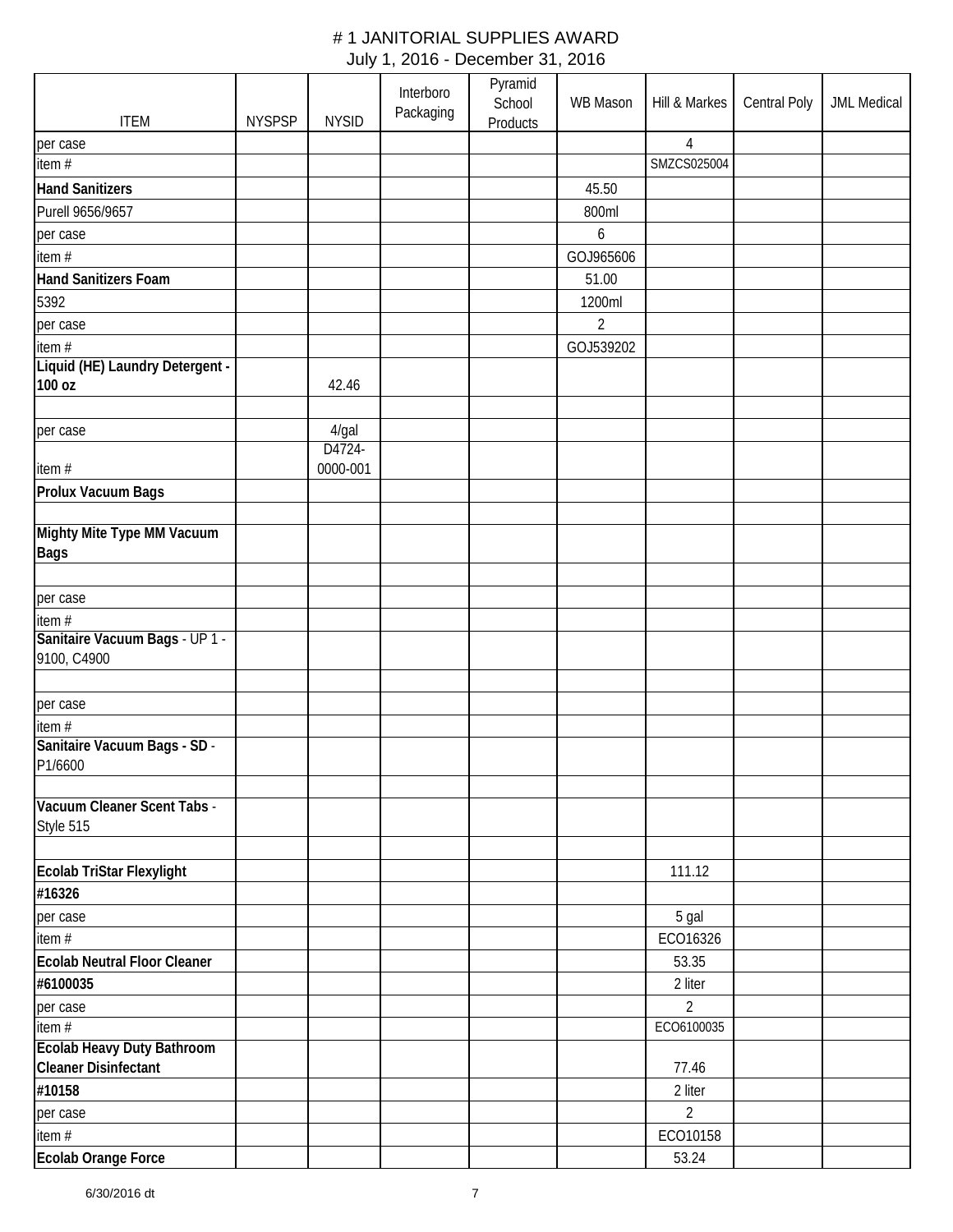|                                      |               |              | Interboro | Pyramid                   |                 |                |              |                    |
|--------------------------------------|---------------|--------------|-----------|---------------------------|-----------------|----------------|--------------|--------------------|
| <b>ITEM</b>                          | <b>NYSPSP</b> | <b>NYSID</b> | Packaging | School<br><b>Products</b> | <b>WB Mason</b> | Hill & Markes  | Central Poly | <b>JML Medical</b> |
| #21038                               |               |              |           |                           |                 | 2 liter        |              |                    |
| per case                             |               |              |           |                           |                 | $\overline{2}$ |              |                    |
| item #                               |               |              |           |                           |                 | ECO21038       |              |                    |
| Ecolab Revitalize Encapsulation      |               |              |           |                           |                 |                |              |                    |
| <b>Carpet Cleaner</b>                |               |              |           |                           |                 | 42.22          |              |                    |
| # 61495099                           |               |              |           |                           |                 | 2-3 week       |              |                    |
| per case                             |               |              |           |                           |                 | 4/gal          |              |                    |
| item#                                |               |              |           |                           |                 | ECO61495077    |              |                    |
| Ecolab Solid Surge Plus              |               |              |           |                           |                 | 181.83         |              |                    |
| #17905                               |               |              |           |                           |                 | 9#             |              |                    |
| per case                             |               |              |           |                           |                 | $\overline{4}$ |              |                    |
| item#                                |               |              |           |                           |                 | ECO17905       |              |                    |
|                                      |               |              |           |                           |                 |                |              |                    |
| Ecolab All Purpose Cleaner<br>#14205 |               |              |           |                           |                 | 132.94         |              |                    |
|                                      |               |              |           |                           |                 | 2 liter        |              |                    |
| per case                             |               |              |           |                           |                 | 2              |              |                    |
| item $#$                             |               |              |           |                           |                 | ECO14205       |              |                    |
| <b>Ecolab Solid Navisoft</b>         |               |              |           |                           |                 | 112.64         |              |                    |
| #16001                               |               |              |           |                           |                 | 6#             |              |                    |
| per case                             |               |              |           |                           |                 | $\overline{2}$ |              |                    |
| item#                                |               |              |           |                           |                 | ECO16001       |              |                    |
| Ecolab Stain Away                    |               |              |           |                           |                 | 49.88          |              |                    |
| #13649                               |               |              |           |                           |                 | $4\#$          |              |                    |
| per case                             |               |              |           |                           |                 | $\overline{2}$ |              |                    |
| item#                                |               |              |           |                           |                 | ECO13649       |              |                    |
| Disposable Multipurpose Rags         |               |              |           |                           |                 | 30.00          |              |                    |
|                                      |               |              |           |                           |                 |                |              |                    |
| per case                             |               |              |           |                           |                 | 800/bx         |              |                    |
| item#                                |               |              |           |                           |                 | KIM05800       |              |                    |
| Shop Rags - 100% cotton              |               |              |           |                           |                 |                |              |                    |
|                                      |               |              |           |                           |                 |                |              |                    |
| per case                             |               |              |           |                           |                 |                |              |                    |
| item#                                |               |              |           |                           |                 |                |              |                    |
| Terry Cloth Rags - 14 x 14           |               |              |           |                           |                 | 42.50          |              |                    |
|                                      |               |              |           |                           |                 | 25# box        |              |                    |
| per case                             |               |              |           |                           |                 |                |              |                    |
| item #                               |               |              |           |                           |                 | HSP53425       |              |                    |
| <b>Glass Cleaner</b>                 |               |              |           |                           |                 | 16.40          |              |                    |
|                                      |               |              |           |                           |                 |                |              |                    |
|                                      |               |              |           |                           |                 | qt<br>12       |              |                    |
| per case<br>item#                    |               |              |           |                           |                 | SMZ08012       |              |                    |
| Revitalize Miracle Spotter           |               |              |           |                           |                 |                |              |                    |
| w/sprayer                            |               |              |           |                           |                 | 79.47          |              |                    |
| #14511                               |               |              |           |                           |                 | 20 oz          |              |                    |
| per case                             |               |              |           |                           |                 | $\overline{2}$ |              |                    |
| item $#$                             |               |              |           |                           |                 | ECO14511       |              |                    |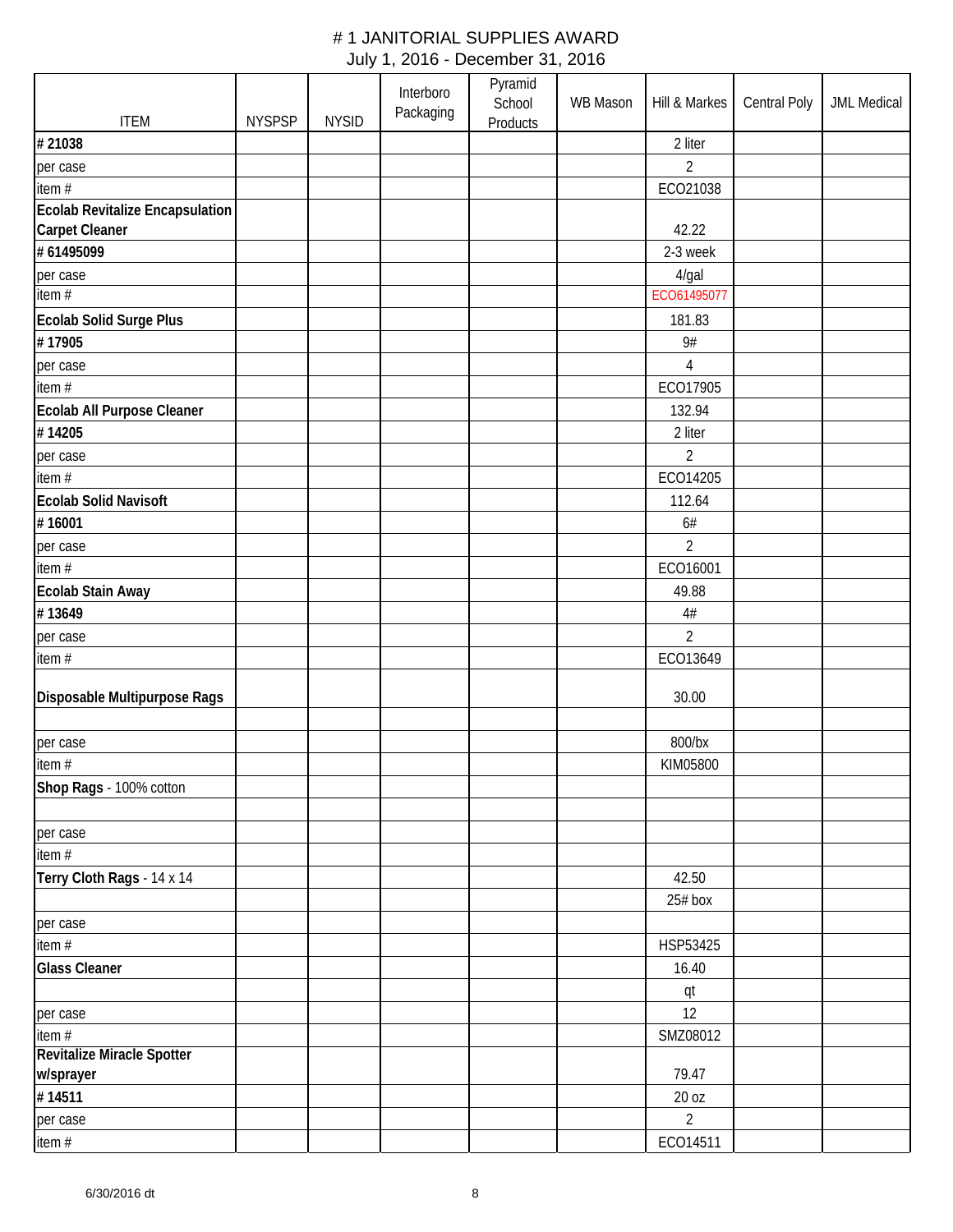| <b>ITEM</b>                       | <b>NYSPSP</b> | <b>NYSID</b> | Interboro<br>Packaging | Pyramid<br>School<br>Products | <b>WB Mason</b> | Hill & Markes    | Central Poly | <b>JML Medical</b> |
|-----------------------------------|---------------|--------------|------------------------|-------------------------------|-----------------|------------------|--------------|--------------------|
| Antibacterial Foam Soap -         |               |              |                        |                               |                 |                  |              |                    |
| 1250ml                            |               |              |                        |                               |                 | 37.93            |              |                    |
|                                   |               |              |                        |                               |                 | 1250ml           |              |                    |
| per case                          |               |              |                        |                               |                 | 3                |              |                    |
| item#                             |               |              |                        |                               |                 | GJE5162EXL       |              |                    |
| Antibacterial Foam Soap           |               |              |                        |                               |                 |                  |              |                    |
| Dispenser - 1250ml                |               |              |                        |                               |                 | $\boldsymbol{0}$ |              |                    |
|                                   |               |              |                        |                               |                 |                  |              |                    |
| per case                          |               |              |                        |                               |                 | ea               |              |                    |
| $\frac{1}{\text{item}}$           |               |              |                        |                               |                 | GJ515506EXL      |              |                    |
| Snapback Spray Buff Floor         |               |              |                        |                               |                 |                  |              |                    |
| Cleaner                           |               |              |                        |                               | 77.90           |                  |              |                    |
|                                   |               |              |                        |                               | gal             |                  |              |                    |
| per case                          |               |              |                        |                               | $\overline{4}$  |                  |              |                    |
| item #                            |               |              |                        |                               | DVS904116       |                  |              |                    |
| MPC All-Surf All Purpose Cleaner  |               |              |                        |                               |                 |                  |              |                    |
| or equal                          |               |              |                        |                               |                 | 16.33            |              |                    |
|                                   |               |              |                        |                               |                 |                  |              |                    |
| per case                          |               |              |                        |                               |                 | 4/gal            |              |                    |
| $\overline{\mathsf{item}}$ #      |               |              |                        |                               |                 | SMZP2666004      |              |                    |
| Simonize Freedom Bowl Cleaner     |               |              |                        |                               |                 |                  |              |                    |
| 4 gal or equal                    |               |              |                        |                               |                 | 18.68            |              |                    |
|                                   |               |              |                        |                               |                 | gal              |              |                    |
| per case                          |               |              |                        |                               |                 | 4                |              |                    |
| $\frac{1}{1}$ item #              |               |              |                        |                               |                 | SMZF1232004      |              |                    |
| Magic Erasers (Mr. Clean) or      |               |              |                        |                               |                 |                  |              |                    |
| equal                             |               | 12.19        |                        |                               |                 |                  |              |                    |
|                                   |               |              |                        |                               |                 |                  |              |                    |
| per case                          |               | 24/cs        |                        |                               |                 |                  |              |                    |
|                                   |               | D4715-       |                        |                               |                 |                  |              |                    |
| item #                            |               | 0000-000     |                        |                               |                 |                  |              |                    |
| Orange Glo or equal               |               |              |                        |                               |                 |                  |              |                    |
|                                   |               |              |                        |                               |                 |                  |              |                    |
| per case                          |               |              |                        |                               |                 |                  |              |                    |
| item #                            |               |              |                        |                               |                 |                  |              |                    |
| <b>Enmotion Towels</b>            |               |              |                        |                               |                 | 42.88            |              |                    |
| <b>Brown</b>                      |               |              |                        |                               |                 | 800'             |              |                    |
| per case                          |               |              |                        |                               |                 | 6                |              |                    |
| item #                            |               |              |                        |                               |                 | GPF89480         |              |                    |
| <b>Enmotion Towels</b>            |               |              |                        |                               |                 | 44.87            |              |                    |
| White                             |               |              |                        |                               |                 | 800'             |              |                    |
| per case                          |               |              |                        |                               |                 | 6                |              |                    |
| item #                            |               |              |                        |                               |                 | GPF89460         |              |                    |
| <b>Sanitary Napkin Receptacle</b> |               |              |                        |                               |                 |                  |              |                    |
| Liner 10x7x3                      |               |              |                        |                               |                 | 12.65            |              |                    |
|                                   |               |              |                        |                               |                 |                  |              |                    |
| per case                          |               |              |                        |                               |                 | 500/cs           |              |                    |
| item $#$                          |               |              |                        |                               |                 | <b>HSP260</b>    |              |                    |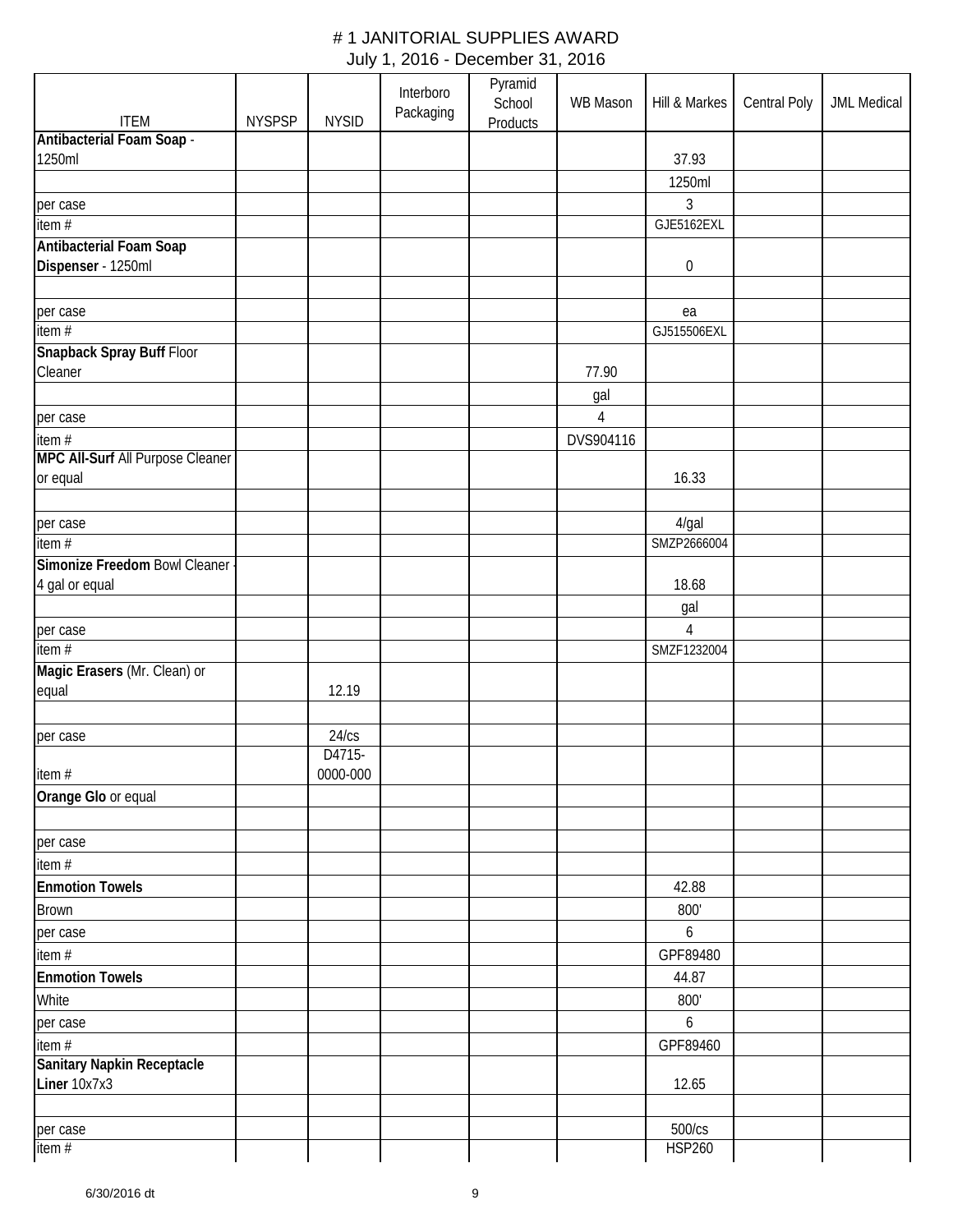| ITEM                                           | <b>NYSPSP</b> | <b>NYSID</b> | Interboro<br>Packaging | Pyramid<br>School<br>Products | WB Mason |                                      | Hill & Markes Central Poly | <b>JML Medical</b> |
|------------------------------------------------|---------------|--------------|------------------------|-------------------------------|----------|--------------------------------------|----------------------------|--------------------|
| MINIMUM ORDER TO AVOID<br><b>SHIPPING FEES</b> |               |              |                        | \$25                          |          | \$250 or<br>$$25.00$ sm<br>order fee |                            |                    |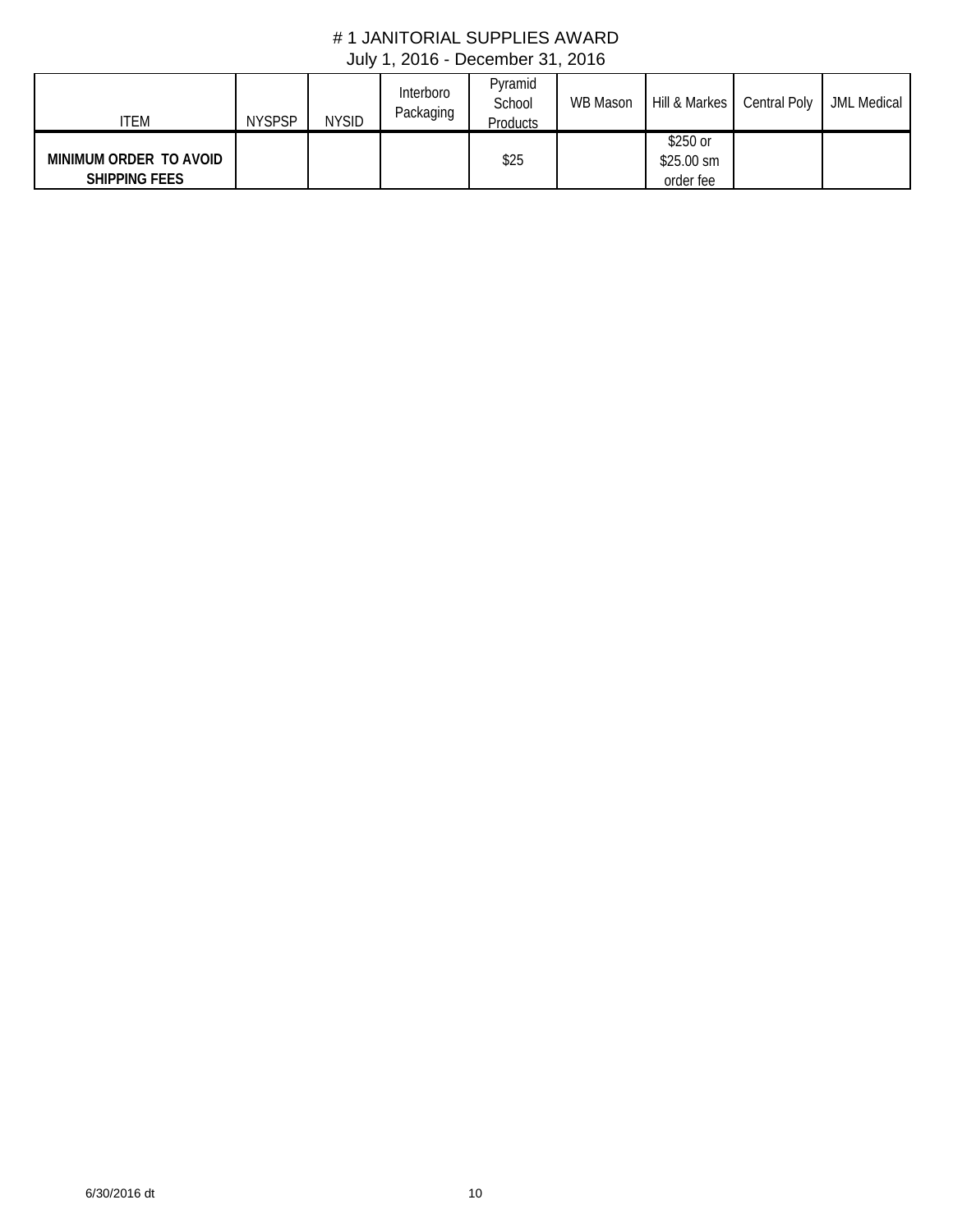|                                             |                  |                     |                            | \$250 or \$25 sm |              |
|---------------------------------------------|------------------|---------------------|----------------------------|------------------|--------------|
|                                             |                  |                     | \$25                       | order chg        |              |
| <b>ITEM</b>                                 | <b>WB Mason</b>  | Interboro           | Pyramid School<br>Products | Hill & Markes    | Central Poly |
| All-Purpose Liquid Cleaner                  |                  |                     |                            | 16.33            |              |
| gal                                         |                  |                     |                            |                  |              |
| per case                                    |                  |                     |                            | 4 gal            |              |
| item $#$                                    |                  |                     |                            | SMZP2666004      |              |
| <b>Aluminum Foil</b>                        |                  |                     |                            | 14.48            |              |
|                                             |                  |                     |                            |                  |              |
| per case                                    |                  |                     |                            | roll             |              |
| item #                                      |                  |                     |                            | <b>WES294</b>    |              |
| <b>Apron Plastic</b>                        | 36.00            |                     |                            |                  |              |
|                                             | 10/100           |                     |                            |                  |              |
| per case                                    |                  |                     |                            |                  |              |
| item $#$                                    | SADAP12524X42    |                     |                            |                  |              |
| Bags: 10# Elephant                          | 17.20            |                     |                            |                  |              |
|                                             |                  |                     |                            |                  |              |
| per case                                    | 500              |                     |                            |                  |              |
| item #                                      | DUM30910         |                     |                            |                  |              |
| Bags: 10# Brown                             | 9.85             |                     |                            |                  |              |
|                                             |                  |                     |                            |                  |              |
| per case                                    | 500              |                     |                            |                  |              |
| item #                                      | DUM18410         |                     |                            |                  |              |
| Bags: 8# Brown Paper                        | 9.40             |                     |                            |                  |              |
| per case                                    | 500              |                     |                            |                  |              |
| item#                                       | DUM18408         |                     |                            |                  |              |
| Bags: 6# White - waxed                      |                  |                     |                            |                  | 27.93        |
| per case                                    |                  |                     |                            |                  | 1,000        |
| item #                                      |                  |                     |                            |                  | 06PP         |
| Bags: 6# White                              | 12.10            |                     |                            |                  |              |
| per case                                    | 500              |                     |                            |                  |              |
| item $#$                                    | <b>BAGGW6500</b> |                     |                            |                  |              |
| Bags: 6# Brown                              | 8.40             |                     |                            |                  |              |
|                                             |                  |                     |                            |                  |              |
| per case                                    | 500              |                     |                            |                  |              |
| item $#$                                    | DUM18406         |                     |                            |                  |              |
| Bags: 4# Brown                              | 6.90             |                     |                            |                  |              |
|                                             |                  |                     |                            |                  |              |
| per case                                    | 500              |                     |                            |                  |              |
| item #                                      | DUM1804PK        |                     |                            |                  |              |
| Garbage Bags - Heavy                        |                  | 28.60               |                            |                  |              |
| 30-33 gal                                   |                  |                     |                            |                  |              |
| per case<br>item $#$                        |                  | 500                 |                            |                  |              |
|                                             |                  | <b>INT-3340-Hvy</b> |                            |                  | 14.00        |
| Garbage Bags - Heavy Duty - Black<br>56 gal |                  |                     |                            |                  |              |
|                                             |                  |                     |                            |                  |              |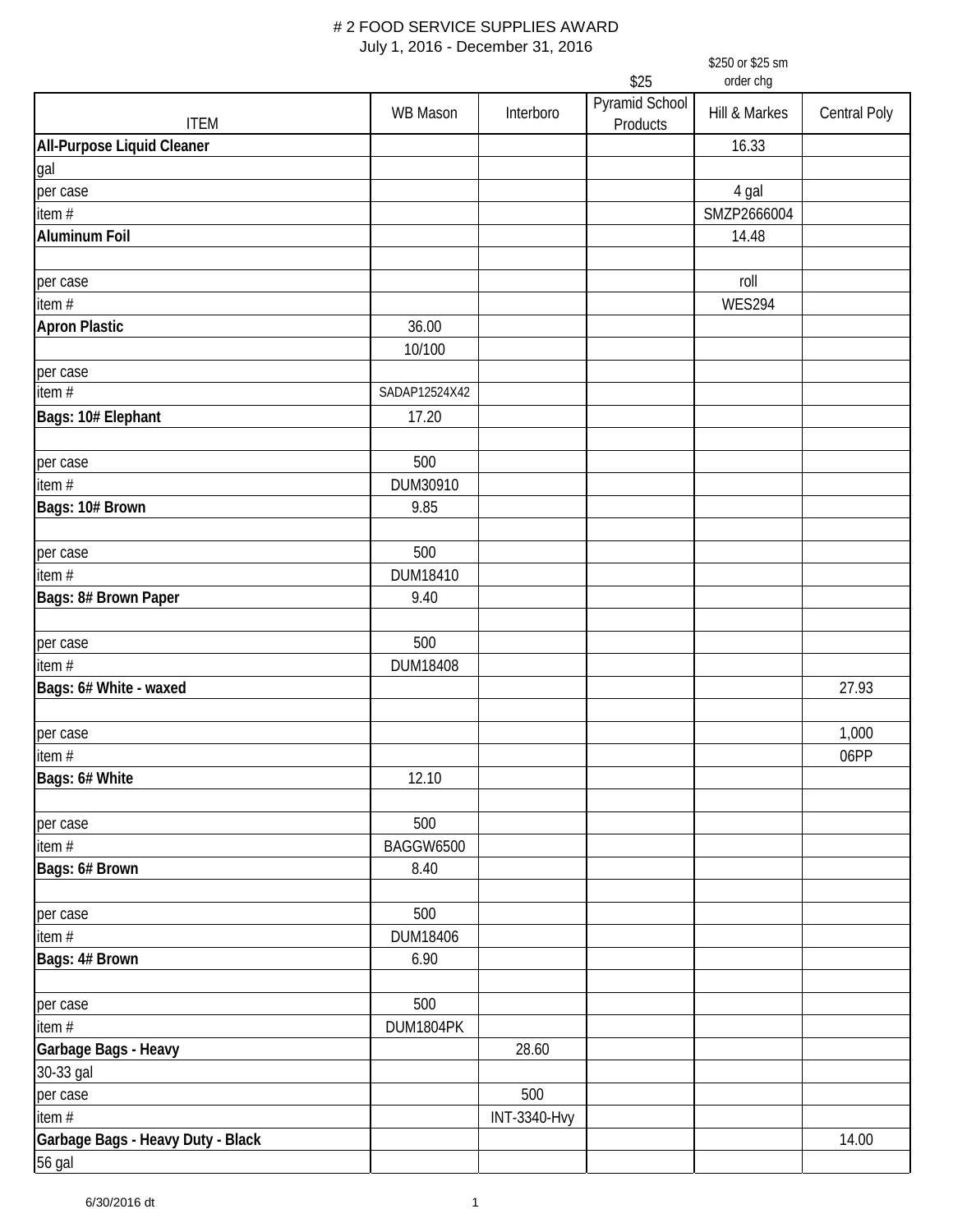|                                   |                |                     |                        | \$250 or \$25 sm<br>order chg |              |
|-----------------------------------|----------------|---------------------|------------------------|-------------------------------|--------------|
|                                   |                |                     | \$25<br>Pyramid School |                               |              |
| <b>ITEM</b>                       | WB Mason       | Interboro           | Products               | Hill & Markes                 | Central Poly |
| per case                          |                |                     |                        |                               | 100          |
| item $#$                          |                |                     |                        |                               | CP56HK       |
| Garbage Bags - Heavy Duty - Clear |                |                     |                        |                               | 21.30        |
| 56 gal                            |                |                     |                        |                               |              |
| per case                          |                |                     |                        |                               | 100          |
| item $#$                          |                |                     |                        |                               | CP56HN       |
| Poly Bags                         |                |                     |                        | 8.95                          |              |
| 6x3x15                            |                |                     |                        |                               |              |
| per case                          |                |                     |                        | 1,000                         |              |
| item #                            |                |                     |                        | FOR110NP                      |              |
| Poly Bags                         |                | 58.64               |                        |                               |              |
| 10x18x24                          |                |                     |                        |                               |              |
| per case                          |                | 2,000               |                        |                               |              |
| item $#$                          |                | <b>INT-1824-Hvy</b> |                        |                               |              |
| Sandwich Bags: #130 wax           |                |                     | 72.99                  |                               |              |
|                                   |                |                     |                        |                               |              |
| per case                          |                |                     | 6/1,000                |                               |              |
| item $#$                          |                |                     | PPC300404              |                               |              |
| Sandwich Bags: plastic            |                |                     |                        | 16.51                         |              |
|                                   |                |                     |                        |                               |              |
| per case                          |                |                     |                        | 3/2M                          |              |
| item #                            |                |                     |                        | <b>ISL2001</b>                |              |
| Zip Lock Bags                     |                |                     |                        | 33.00                         |              |
| gallon                            |                |                     |                        |                               |              |
| per case                          |                |                     |                        | 1,000                         |              |
| item $#$                          |                |                     |                        | ISL210912                     |              |
| <b>Banquet Paper</b>              | 12.90          |                     |                        |                               |              |
| per case                          | 300'           |                     |                        |                               |              |
| item#                             | LRP910000      |                     |                        |                               |              |
| <b>Bleach</b>                     | 9.00           |                     |                        |                               |              |
| gal                               |                |                     |                        |                               |              |
| per case                          | 6              |                     |                        |                               |              |
| item#                             | KIK11008635042 |                     |                        |                               |              |
| 5 oz Bowls                        | 14.80          |                     |                        |                               |              |
|                                   |                |                     |                        |                               |              |
| per case                          | 1,000          |                     |                        |                               |              |
| item #                            | DCC5BWWC       |                     |                        |                               |              |
| 10 oz Bowls - Styrofoam           | 32.10          |                     |                        |                               |              |
|                                   |                |                     |                        |                               |              |
| per case                          | 1,000          |                     |                        |                               |              |
| item#                             | DCC10B20       |                     |                        |                               |              |
| 10 oz Bowl Lid                    |                |                     |                        | 17.19                         |              |
| per case                          |                |                     |                        | 10/100                        |              |
| item#                             |                |                     |                        | DRT20JL                       |              |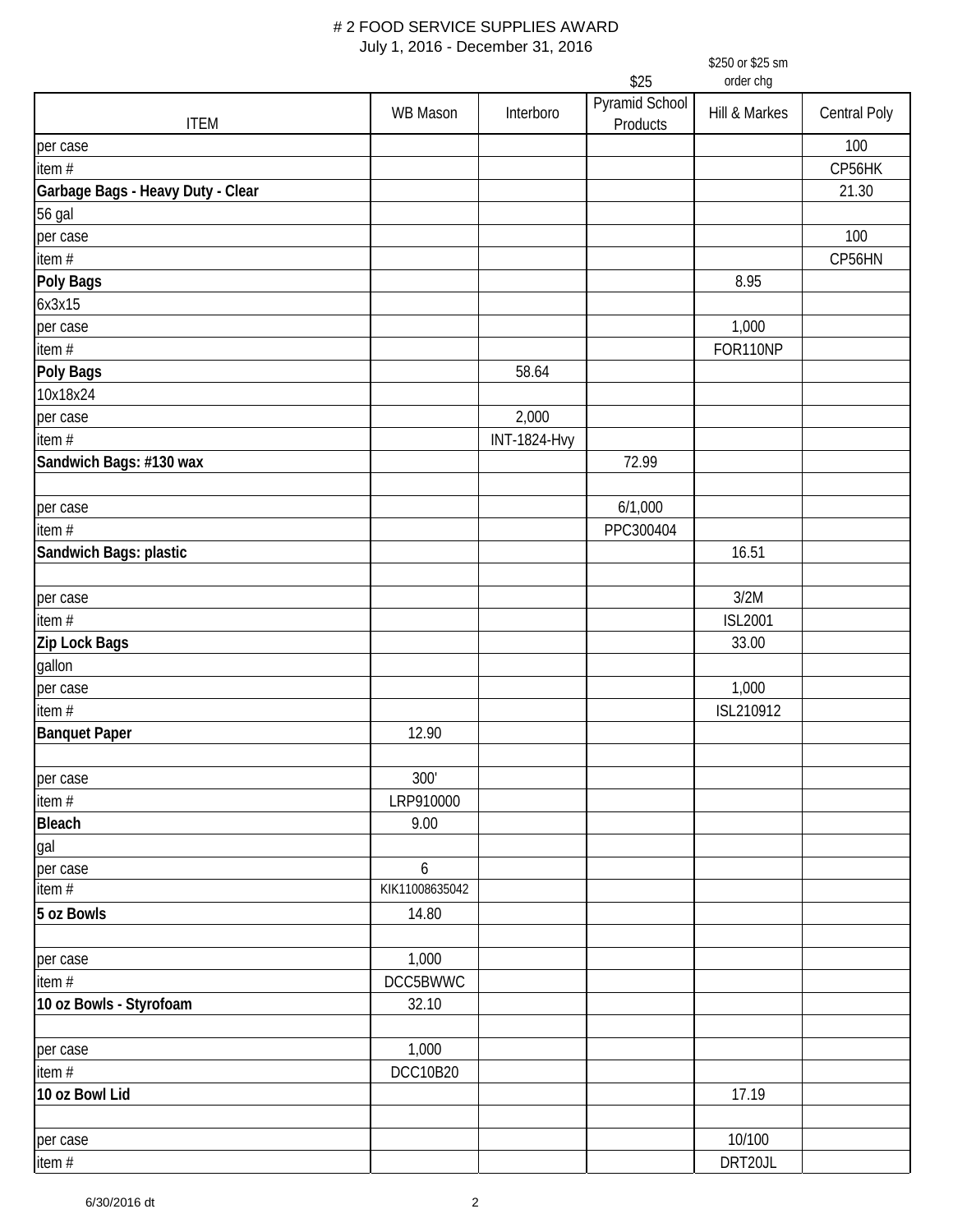|                                   | \$250 or \$25 sm  |           |                            |                              |                     |  |
|-----------------------------------|-------------------|-----------|----------------------------|------------------------------|---------------------|--|
|                                   | \$25<br>order chg |           |                            |                              |                     |  |
| <b>ITEM</b>                       | <b>WB Mason</b>   | Interboro | Pyramid School<br>Products | Hill & Markes                | <b>Central Poly</b> |  |
| 12 oz Bowls                       |                   |           |                            | 13.91                        |                     |  |
|                                   |                   |           |                            |                              |                     |  |
| per case                          |                   |           |                            | 8/125                        |                     |  |
| item #                            |                   |           |                            | GEN82100                     |                     |  |
| Chlorine Sanitizer Test Strip Kit |                   |           |                            |                              |                     |  |
|                                   |                   |           |                            |                              |                     |  |
| per case                          |                   |           |                            |                              |                     |  |
| item #                            |                   |           |                            |                              |                     |  |
| <b>Coffee Filters</b>             |                   |           |                            | 16.59                        |                     |  |
| 18 x 7.5                          |                   |           |                            |                              |                     |  |
| per case<br>item $#$              |                   |           |                            | 252<br><b>BUNU318X7252CS</b> |                     |  |
|                                   |                   |           |                            |                              |                     |  |
| Comet All Purpose Bleach Spray    |                   |           |                            | 42.57                        |                     |  |
| per case                          |                   |           |                            | 3/gal                        |                     |  |
| item $#$                          |                   |           |                            | PNG02291                     |                     |  |
| Container - Styrofoam - Hinged    | 14.00             |           |                            |                              |                     |  |
| 9x9x3                             |                   |           |                            |                              |                     |  |
| per case                          | 200               |           |                            |                              |                     |  |
| item #                            | DCC90HTPF1R       |           |                            |                              |                     |  |
| Container - Styrofoam - Hinged    |                   |           |                            | 18.89                        |                     |  |
| 6x6x3                             |                   |           |                            |                              |                     |  |
| per case                          |                   |           |                            | 500                          |                     |  |
| item #                            |                   |           |                            | GEN22500                     |                     |  |
| <b>Cotton Cloth</b>               |                   |           |                            |                              |                     |  |
| 16 x 18                           |                   |           |                            |                              |                     |  |
| per case                          |                   |           |                            |                              |                     |  |
| item $#$                          |                   |           |                            |                              |                     |  |
| <b>Cream Cleanser</b>             |                   |           |                            | 19.89                        |                     |  |
| qt                                |                   |           |                            | qt                           |                     |  |
| per case                          |                   |           |                            | 12                           |                     |  |
| item $#$                          |                   |           |                            | SMZG1325012                  |                     |  |
| Cup - Foam - squat - 4 oz         |                   |           |                            | 19.10                        |                     |  |
|                                   |                   |           |                            |                              |                     |  |
| per case                          |                   |           |                            | 20/50                        |                     |  |
| item $#$                          |                   |           |                            | DRT4J6                       |                     |  |
| Lid for above                     |                   |           |                            | 10.30                        |                     |  |
|                                   |                   |           |                            |                              |                     |  |
| per case                          |                   |           |                            | 10/100                       |                     |  |
| item $#$                          |                   |           |                            | DRT6JL                       |                     |  |
| Cup - Foam - squat - 8 oz         | 16.89             |           |                            |                              |                     |  |
| per case                          | 1,000             |           |                            |                              |                     |  |
| item $#$                          | DCC8J8            |           |                            |                              |                     |  |
| Lid for above                     | 10.25             |           |                            |                              |                     |  |
|                                   |                   |           |                            |                              |                     |  |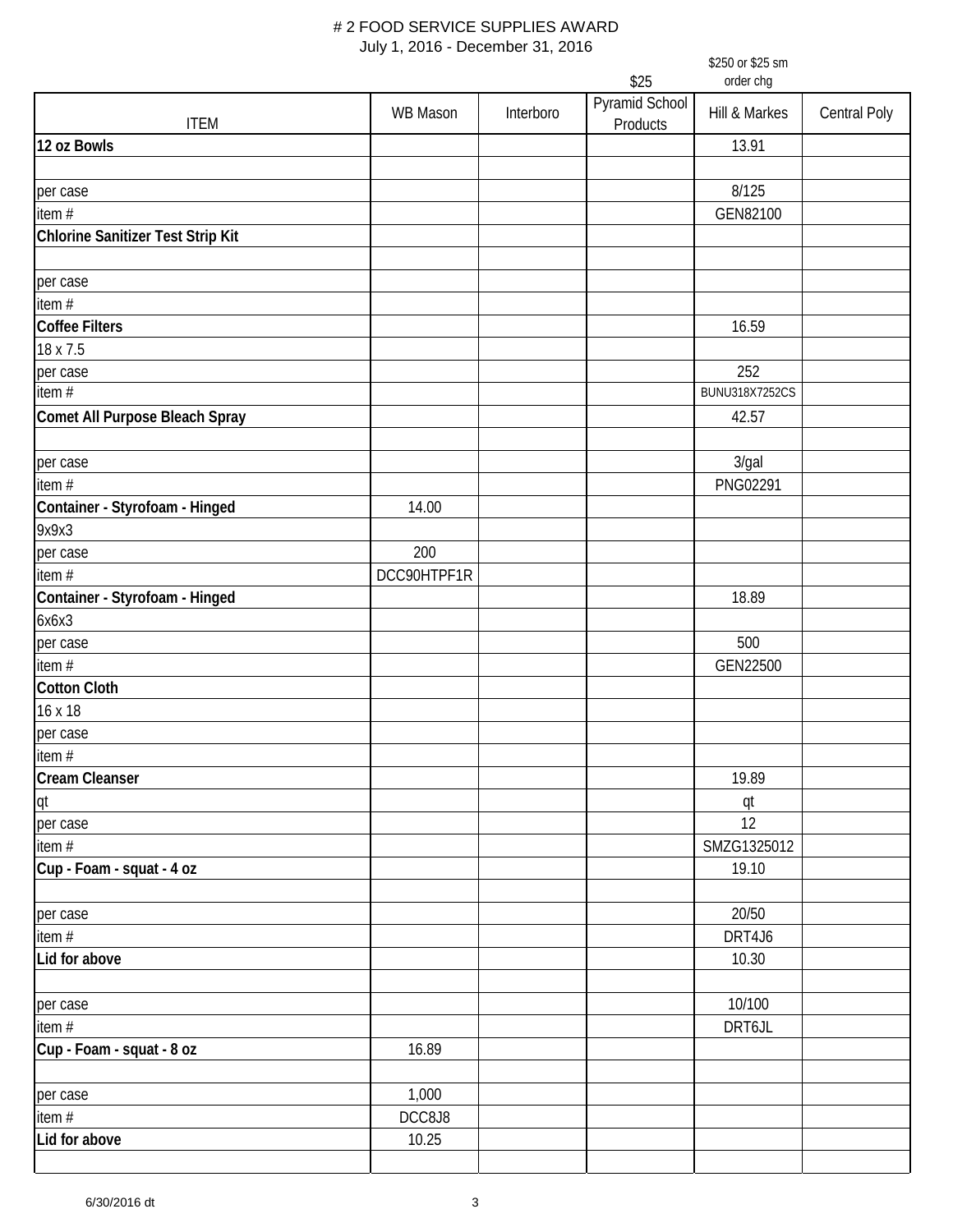|                                                    | JULY 1, ZUTO - DECENIDEL JT, ZUTO |           |                            | \$250 or \$25 sm     |              |
|----------------------------------------------------|-----------------------------------|-----------|----------------------------|----------------------|--------------|
|                                                    |                                   |           | \$25                       | order chg            |              |
| <b>ITEM</b>                                        | <b>WB Mason</b>                   | Interboro | Pyramid School<br>Products | Hill & Markes        | Central Poly |
| per case                                           | 1,000                             |           |                            |                      |              |
| item $#$                                           | DCC8JL                            |           |                            |                      |              |
| Cup: Hot/Cold, 8 oz                                | 16.89                             |           |                            | 16.89                |              |
| DC8J                                               |                                   |           |                            |                      |              |
| per case                                           | 1,000                             |           |                            | 25/40                |              |
| item $#$                                           | DCC8J8                            |           |                            | DRT8J8               |              |
| Lid for above: Hot/Cold, 8 oz                      |                                   |           |                            | 10.23                |              |
| per case                                           |                                   |           |                            | 10/100               |              |
| item #                                             |                                   |           |                            | DRT8JL               |              |
| Cup: Souffle, 2 oz                                 |                                   |           |                            | 23.69                |              |
| DC8J                                               |                                   |           |                            |                      |              |
| per case                                           |                                   |           |                            | 10/250               |              |
| item #                                             |                                   |           |                            | <b>SLOB200</b>       |              |
| Cup Lid: Souffle, 2 oz                             |                                   |           |                            | 21.40                |              |
|                                                    |                                   |           |                            | 25/100               |              |
| per case<br>item #                                 |                                   |           |                            | SLOPL2               |              |
| Deli Container - clear w/lid - 12 oz - rectangular |                                   |           |                            | 22.37                |              |
| per case                                           |                                   |           |                            | 200                  |              |
| item $#$                                           |                                   |           |                            | GENAD12              |              |
| Dinex 8 oz disposible lids for 8 oz Turnbury mugs  | 35.00                             |           |                            |                      |              |
| per case                                           | 1,000                             |           |                            |                      |              |
| item #                                             | DNXDX30008775                     |           |                            |                      |              |
| Dawn Dish Soap                                     | 53.00                             |           |                            |                      |              |
| gal                                                |                                   |           |                            |                      |              |
| per case                                           | $4$ /gal                          |           |                            |                      |              |
| item #                                             | PGC57445                          |           |                            |                      |              |
| Dishwasher Detergent<br>Cascade or equal           | 31.20<br>45 oz                    |           |                            |                      |              |
| per case                                           | 9                                 |           |                            |                      |              |
| item $#$                                           | PGC40148                          |           |                            |                      |              |
| <b>Excaliber Sanitizer</b>                         |                                   |           |                            |                      |              |
| per case                                           |                                   |           |                            |                      |              |
| item #                                             |                                   |           |                            |                      |              |
| Film - 18" x 500'                                  | 12.20                             |           |                            |                      |              |
| per case                                           | 2,000'                            |           |                            |                      |              |
| item $#$                                           | WPACCW182                         |           |                            |                      |              |
| Flash Dri                                          |                                   |           |                            | 36.86                |              |
| 5 gal                                              |                                   |           |                            |                      |              |
| per case<br>item #                                 |                                   |           |                            | 5 gal<br>SMZC0710005 |              |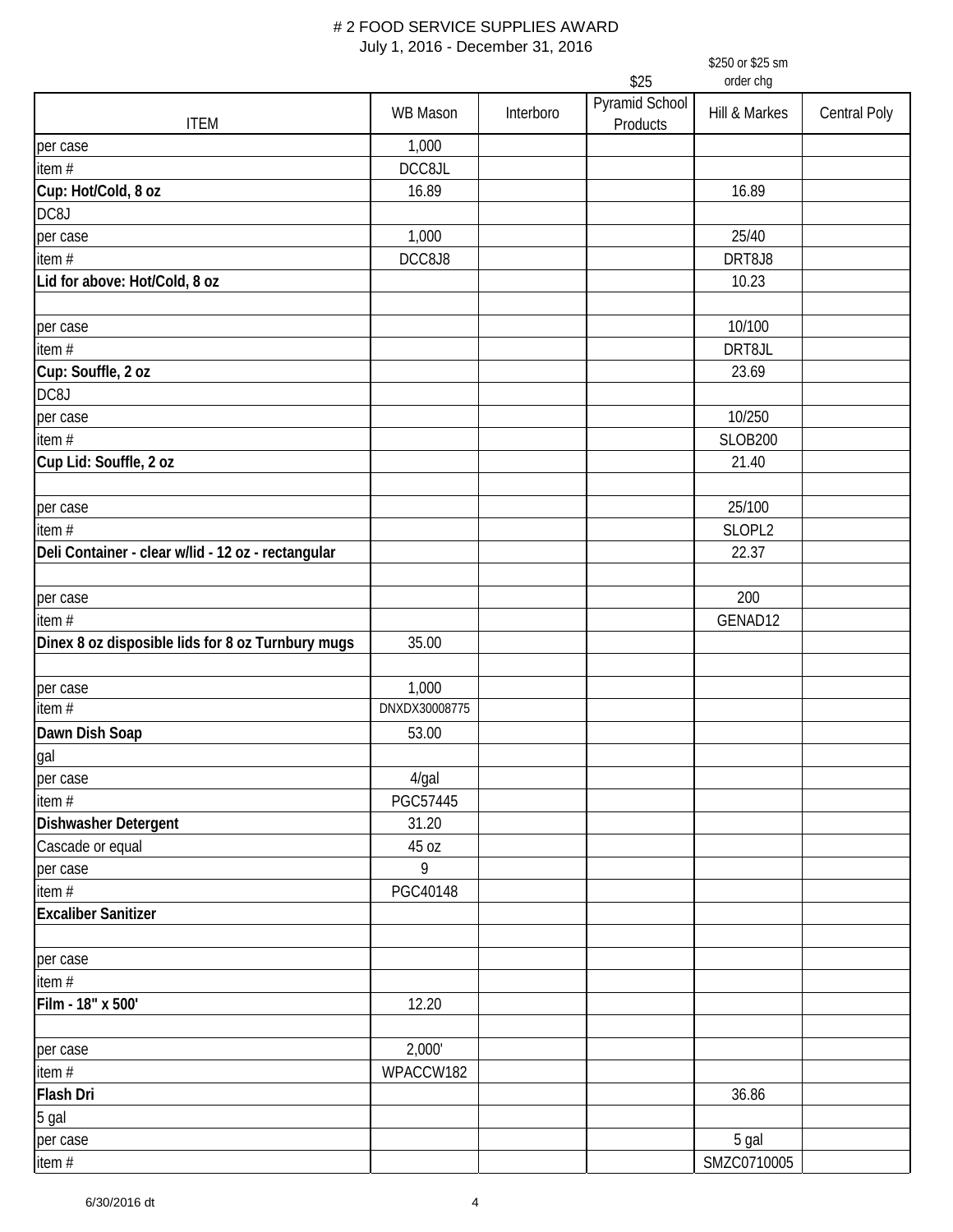|                                             | $0.01$ , $1, 2010$ Decounted 01, 2010<br>\$250 or \$25 sm<br>order chg<br>\$25 |           |                            |                 |                     |  |
|---------------------------------------------|--------------------------------------------------------------------------------|-----------|----------------------------|-----------------|---------------------|--|
| <b>ITEM</b>                                 | <b>WB Mason</b>                                                                | Interboro | Pyramid School<br>Products | Hill & Markes   | <b>Central Poly</b> |  |
| Gloves - latex - small - for food handling  | 26.50                                                                          |           |                            |                 |                     |  |
| for food handling                           |                                                                                |           |                            |                 |                     |  |
| per case                                    | 10/100                                                                         |           |                            |                 |                     |  |
| item $#$                                    | SAGRDRSMIT                                                                     |           |                            |                 |                     |  |
| Gloves - latex - medium - for food handling | 26.50                                                                          |           |                            |                 |                     |  |
| for food handling                           |                                                                                |           |                            |                 |                     |  |
| per case                                    | 10/100                                                                         |           |                            |                 |                     |  |
| item#                                       | SAGRDRMDIT                                                                     |           |                            |                 |                     |  |
| Gloves - latex - large - for food handling  | 26.50                                                                          |           |                            |                 |                     |  |
| per case                                    | 10/100                                                                         |           |                            |                 |                     |  |
| item#                                       | SAGRDRLGIT                                                                     |           |                            |                 |                     |  |
| Gloves - plastic - for food handling        |                                                                                |           | 36.90                      |                 |                     |  |
| per case                                    |                                                                                |           | 1,000                      |                 |                     |  |
| item $#$                                    |                                                                                |           | <b>PLG6501</b>             |                 |                     |  |
| <b>Hair Nets</b>                            | 96.90                                                                          |           |                            |                 |                     |  |
| per case                                    | 10/144                                                                         |           |                            |                 |                     |  |
| item #                                      | SADPLW22LB                                                                     |           |                            |                 |                     |  |
| Heavy Duty Floor Cleaner                    |                                                                                |           |                            | 16.89           |                     |  |
| liquid                                      |                                                                                |           |                            |                 |                     |  |
| per case                                    |                                                                                |           |                            | 4 gal           |                     |  |
| item #                                      |                                                                                |           |                            | SMZB0320004     |                     |  |
| <b>Laundry Detergent</b>                    |                                                                                |           |                            | 20.65           |                     |  |
| liquid                                      |                                                                                |           |                            |                 |                     |  |
| per case                                    |                                                                                |           |                            | 4 gal           |                     |  |
| item #                                      |                                                                                |           |                            | SMZW420004      |                     |  |
| <b>Laundry Detergent</b>                    |                                                                                |           |                            | 22.43           |                     |  |
| powder                                      |                                                                                |           |                            |                 |                     |  |
| per case                                    |                                                                                |           |                            | $50\;\text{\#}$ |                     |  |
| item #                                      |                                                                                |           |                            | SMZC0597050     |                     |  |
| Lime Away                                   |                                                                                |           |                            | 23.42           |                     |  |
| per case                                    |                                                                                |           |                            | 4 gal           |                     |  |
| item $#$                                    |                                                                                |           |                            | SMZL2125004     |                     |  |
| Napkins - 1 ply                             | 24.20                                                                          |           |                            |                 |                     |  |
| per case                                    | 6,000                                                                          |           |                            |                 |                     |  |
| item #                                      | MOR1250                                                                        |           |                            |                 |                     |  |
| Pan Liners                                  | 29.85                                                                          |           |                            |                 |                     |  |
| 16.375" x 24.375"                           |                                                                                |           |                            |                 |                     |  |
| per case                                    | 1,000                                                                          |           |                            |                 |                     |  |
| item $#$                                    | PME75003991                                                                    |           |                            |                 |                     |  |
| Paper Place Mats                            |                                                                                |           |                            | 15.32           |                     |  |
| white                                       |                                                                                |           |                            |                 |                     |  |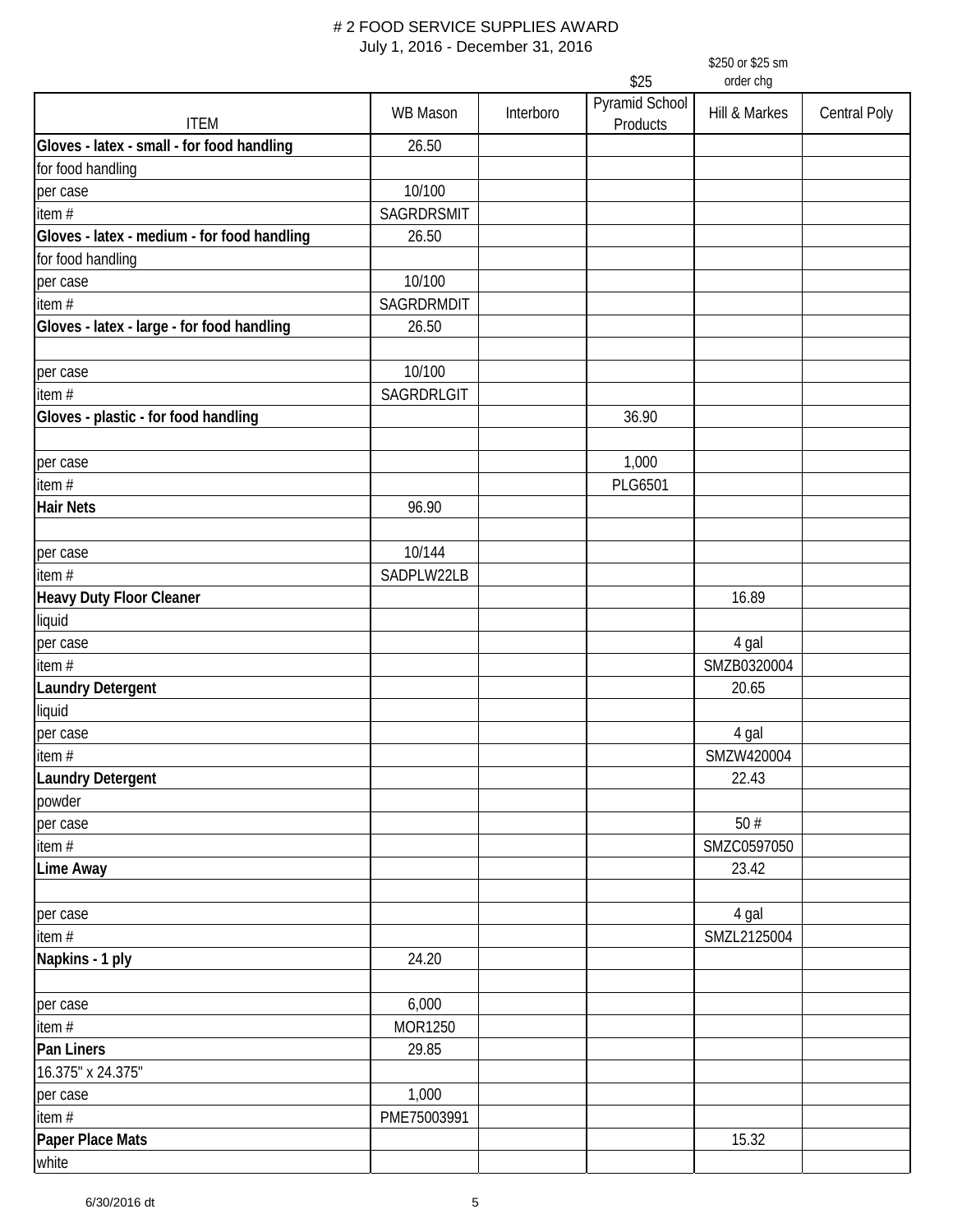|                         |                 | \$250 or \$25 sm<br>\$25<br>order chg |                            |               |              |  |
|-------------------------|-----------------|---------------------------------------|----------------------------|---------------|--------------|--|
|                         |                 |                                       |                            |               |              |  |
| <b>ITEM</b>             | <b>WB Mason</b> | Interboro                             | Pyramid School<br>Products | Hill & Markes | Central Poly |  |
| per case                |                 |                                       |                            | 1,000         |              |  |
| item#                   |                 |                                       |                            | <b>SNF150</b> |              |  |
| Paper Place Mats        | 17.35           |                                       |                            |               |              |  |
| green                   |                 |                                       |                            |               |              |  |
| per case                | 1,000           |                                       |                            |               |              |  |
| item $#$                | HFM310528       |                                       |                            |               |              |  |
| Paper Place Mats        |                 |                                       |                            | 17.37         |              |  |
| red                     |                 |                                       |                            |               |              |  |
| per case                |                 |                                       |                            | 1,000         |              |  |
| item#                   |                 |                                       |                            | SNF6005       |              |  |
| Paper Towels - Brown    |                 |                                       |                            | 38.80         |              |  |
| (for Towel Master)      |                 |                                       |                            |               |              |  |
| per case                |                 |                                       |                            | 12/450        |              |  |
| item#                   |                 |                                       |                            | GPF19724      |              |  |
| Paper Towels - White    | 17.00           |                                       |                            |               |              |  |
| regular roll            | 85              |                                       |                            |               |              |  |
| per case                | 30              |                                       |                            |               |              |  |
| item $#$                | CSD4073         |                                       |                            |               |              |  |
| <b>Plastic Forks</b>    | 5.50            |                                       |                            |               |              |  |
| bulk                    |                 |                                       |                            |               |              |  |
| per case                | 1,000           |                                       |                            |               |              |  |
| item#                   | CSWFPPWP1000    |                                       |                            |               |              |  |
| <b>Plastic Knives</b>   | 5.50            |                                       |                            |               |              |  |
| bulk                    |                 |                                       |                            |               |              |  |
| per case                | 1,000           |                                       |                            |               |              |  |
| item $#$                | CSWKPPWP1000    |                                       |                            |               |              |  |
| <b>Plastic Spoons</b>   | 5.50            |                                       |                            |               |              |  |
| bulk                    |                 |                                       |                            |               |              |  |
| per case                | 1,000           |                                       |                            |               |              |  |
| item $#$                | CSWSPPWP1000    |                                       |                            |               |              |  |
| <b>Plastic Wrap</b>     | 12.20           |                                       |                            |               |              |  |
| 18 x 2,000              |                 |                                       |                            |               |              |  |
| per case                | 2,000'          |                                       |                            |               |              |  |
| item #                  | WPACCW182       |                                       |                            |               |              |  |
| Plates - paper - 6"     | 9.70            |                                       |                            |               |              |  |
|                         |                 |                                       |                            |               |              |  |
| per case                | 1,000           |                                       |                            |               |              |  |
| item#                   | AJMPP6GREWH     |                                       |                            |               |              |  |
| Plates - paper - 9"     | 14.90           |                                       |                            |               |              |  |
|                         |                 |                                       |                            |               |              |  |
| per case                | 1,000           |                                       |                            |               |              |  |
| item $#$                | AJMPP9GEEWH     |                                       |                            |               |              |  |
| Plates - styrofoam - 9" | 13.00           |                                       |                            |               |              |  |
|                         |                 |                                       |                            |               |              |  |
| per case                | 500             |                                       |                            |               |              |  |
| item #                  | DCC9PWC         |                                       |                            |               |              |  |
|                         |                 |                                       |                            |               |              |  |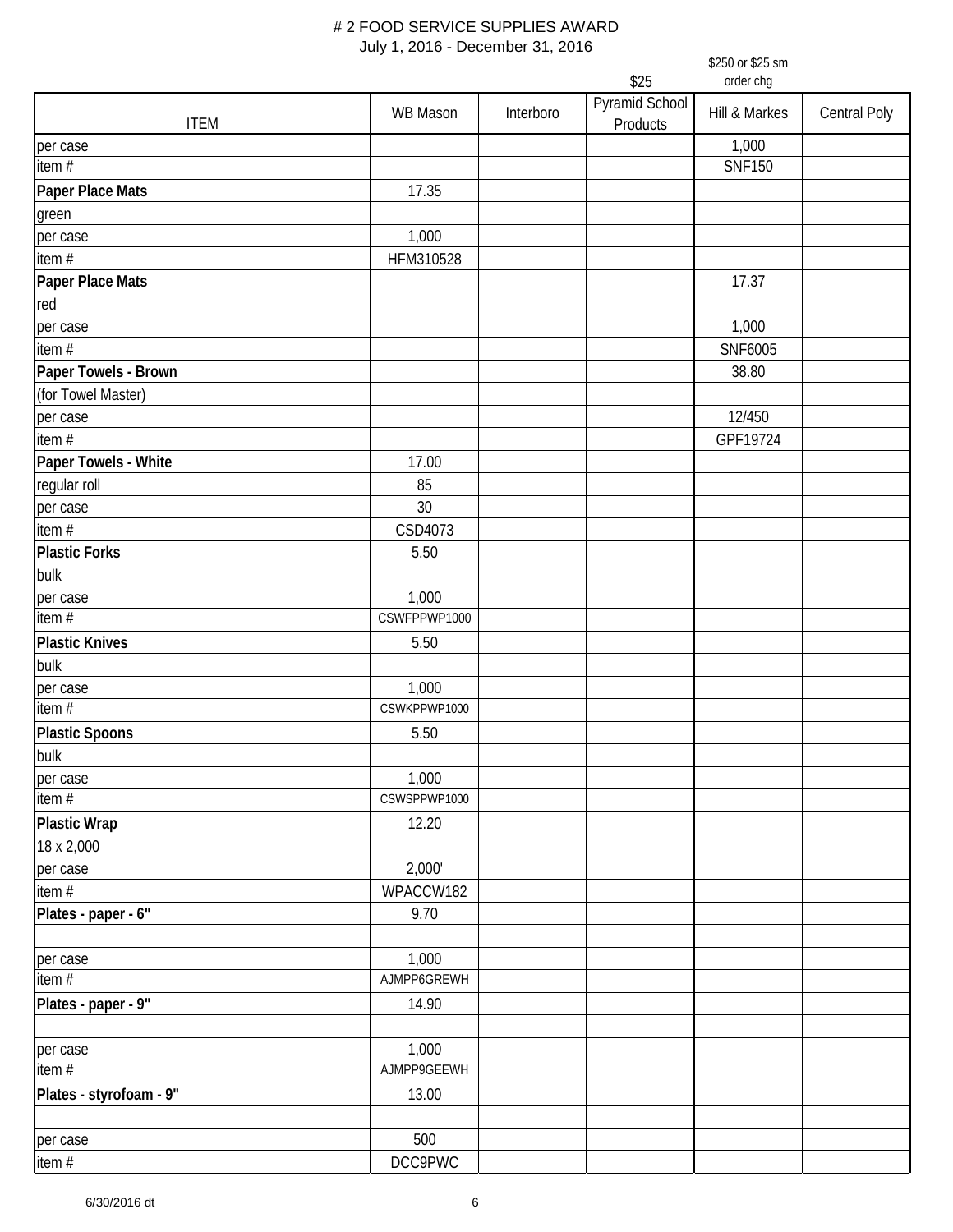|                                     | \$250 or \$25 sm |                   |                            |               |                     |  |  |
|-------------------------------------|------------------|-------------------|----------------------------|---------------|---------------------|--|--|
|                                     |                  | \$25<br>order chg |                            |               |                     |  |  |
| <b>ITEM</b>                         | <b>WB Mason</b>  | Interboro         | Pyramid School<br>Products | Hill & Markes | <b>Central Poly</b> |  |  |
| Plates - styrofoam - 10.25"         | 27.00            |                   |                            |               |                     |  |  |
|                                     |                  |                   |                            |               |                     |  |  |
| per case                            | 500              |                   |                            |               |                     |  |  |
| item #                              | DCC10PWC         |                   |                            |               |                     |  |  |
| <b>Powder Cleaner</b>               | 21.00            |                   |                            |               |                     |  |  |
| qt                                  | 21 oz            |                   |                            |               |                     |  |  |
| per case                            | 24               |                   |                            |               |                     |  |  |
| item $\bar{t}$                      | CALICCP752088    |                   |                            |               |                     |  |  |
| Sacks 1/6                           | 30.00            |                   |                            | 30.00         |                     |  |  |
|                                     |                  |                   |                            |               |                     |  |  |
| per case                            | 500              |                   |                            | 500           |                     |  |  |
| item #                              | DUM80076         |                   |                            | DUO80076      |                     |  |  |
| <b>Scotch Brite Pads</b>            |                  |                   | 11.39                      |               |                     |  |  |
|                                     |                  |                   |                            |               |                     |  |  |
| per case                            |                  |                   | 60                         |               |                     |  |  |
| item $#$                            |                  |                   | 5096                       |               |                     |  |  |
| <b>Speedball Cleaner</b>            |                  |                   |                            | 18.80         |                     |  |  |
|                                     |                  |                   |                            | qt            |                     |  |  |
| per case                            |                  |                   |                            | 12            |                     |  |  |
| item #                              |                  |                   |                            | SMZC0595012   |                     |  |  |
| <b>Stainless Steel Scrubber</b>     | 21.70            |                   |                            |               |                     |  |  |
|                                     |                  |                   |                            |               |                     |  |  |
| per case                            | 72               |                   |                            |               |                     |  |  |
| item #                              | PME75004292      |                   |                            |               |                     |  |  |
| Tray - aluminum - 3 compartment HDM | 35.20            |                   |                            |               |                     |  |  |
|                                     |                  |                   |                            |               |                     |  |  |
| per case                            | 250              |                   |                            |               |                     |  |  |
| item #                              | WPPP73930CP      |                   |                            |               |                     |  |  |
| <b>Water Test Strips</b>            | 14.07            |                   |                            |               |                     |  |  |
| QUAQR 7347636                       |                  |                   |                            |               |                     |  |  |
| per case                            |                  |                   |                            |               |                     |  |  |
| item $#$                            | AMZQT40          |                   |                            |               |                     |  |  |
| Wypalls x 60                        | 12.20            |                   |                            |               |                     |  |  |
| 2 ply / 85 sht                      |                  |                   |                            |               |                     |  |  |
| per case                            | 180              |                   |                            |               |                     |  |  |
| item #                              | KCC34015         |                   |                            |               |                     |  |  |
| Zappers All Purpose Towel           |                  |                   |                            | 52.60         |                     |  |  |
| blue                                |                  |                   |                            |               |                     |  |  |
| per case                            |                  |                   |                            | 150           |                     |  |  |
| item $#$                            |                  |                   |                            | CHX03120011   |                     |  |  |
| 3 Compartment Trays                 |                  |                   |                            | 155.00        |                     |  |  |
| Oliver                              |                  |                   |                            |               |                     |  |  |
| per case                            |                  |                   |                            | 600           |                     |  |  |
| item $#$                            |                  |                   |                            | OLV2103       |                     |  |  |
| 32 oz Spray Bottle                  |                  |                   |                            | .41           |                     |  |  |
|                                     |                  |                   |                            |               |                     |  |  |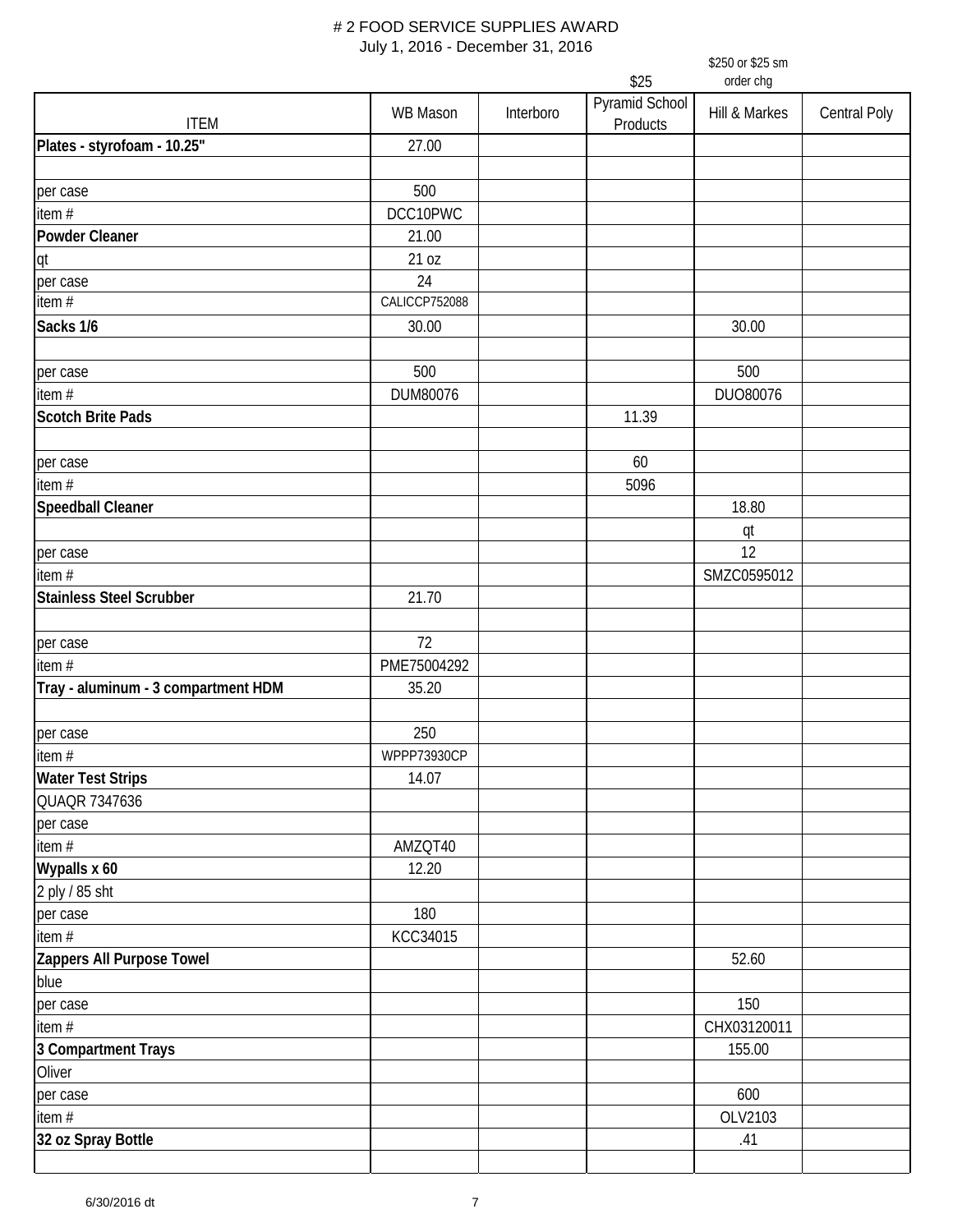|                                       | \$250 or \$25 sm |                                     |          |                      |              |  |
|---------------------------------------|------------------|-------------------------------------|----------|----------------------|--------------|--|
|                                       |                  | \$25<br>order chg<br>Pyramid School |          |                      |              |  |
| <b>ITEM</b>                           | <b>WB Mason</b>  | Interboro                           | Products | Hill & Markes        | Central Poly |  |
| per case                              |                  |                                     |          | ea                   |              |  |
| item #                                |                  |                                     |          | <b>IMP5032WG</b>     |              |  |
| Trigger Sprayer for 32 oz Bottle      |                  |                                     |          | .38                  |              |  |
|                                       |                  |                                     |          |                      |              |  |
| per case                              |                  |                                     |          | ea                   |              |  |
| item #                                |                  |                                     |          | <b>IMP4902</b>       |              |  |
| <b>Apex Dishwasher Solid</b>          |                  |                                     |          | 103.43               |              |  |
| 17062                                 |                  |                                     |          |                      |              |  |
| per case                              |                  |                                     |          | 6/6.75#              |              |  |
| item #                                |                  |                                     |          | ECO17062             |              |  |
| <b>Fast Foam Degreaser</b>            |                  |                                     |          | 43.52                |              |  |
| 10126                                 |                  |                                     |          |                      |              |  |
| per case                              |                  |                                     |          | 6/32 oz              |              |  |
| item #                                |                  |                                     |          | ECO10126             |              |  |
| <b>Solid Power XL</b>                 |                  |                                     |          | 94.47                |              |  |
| 6100185                               |                  |                                     |          |                      |              |  |
| per case                              |                  |                                     |          | 4/9#                 |              |  |
| item#                                 |                  |                                     |          | ECO6100185           |              |  |
| Oasis 115 XP Floor Cleaner            |                  |                                     |          | 38.20                |              |  |
| 10625                                 |                  |                                     |          |                      |              |  |
| per case                              |                  |                                     |          | $2.5$ gal            |              |  |
| item #                                |                  |                                     |          | ECO10625             |              |  |
| Oasis 100 Neutral All Purpose Cleaner |                  |                                     |          | 54.56                |              |  |
| 14522                                 |                  |                                     |          |                      |              |  |
| per case                              |                  |                                     |          | $2.5$ gal            |              |  |
| item #                                |                  |                                     |          | ECO14522             |              |  |
| <b>Oasis Sanitizer</b>                |                  |                                     |          | 85.06                |              |  |
| 17708                                 |                  |                                     |          |                      |              |  |
| per case                              |                  |                                     |          | $2.5$ gal            |              |  |
| item $#$                              |                  |                                     |          | ECO17708             |              |  |
| Liquid Dish Detergent<br>11262        |                  |                                     |          | 37.25                |              |  |
|                                       |                  |                                     |          |                      |              |  |
| per case<br>item #                    |                  |                                     |          | $4$ /gal<br>ECO11262 |              |  |
| Rinse Additive - Solid Brilliance     |                  |                                     |          | 157.97               |              |  |
| 25395                                 |                  |                                     |          |                      |              |  |
| per case                              |                  |                                     |          | 2/2.5#               |              |  |
| item #                                |                  |                                     |          | ECO25395             |              |  |
| Scout Pot & Pan Cleaner               |                  |                                     |          | 92.86                |              |  |
| 10906                                 |                  |                                     |          |                      |              |  |
| per case                              |                  |                                     |          | $2/2$ gal            |              |  |
| item #                                |                  |                                     |          | ECO10906             |              |  |
| Wash N Walk Floor Cleaner             |                  |                                     |          | 84.97                |              |  |
| 6100731                               |                  |                                     |          |                      |              |  |
| per case                              |                  |                                     |          | $2.5$ gal            |              |  |
| item #                                |                  |                                     |          | ECO6100731           |              |  |